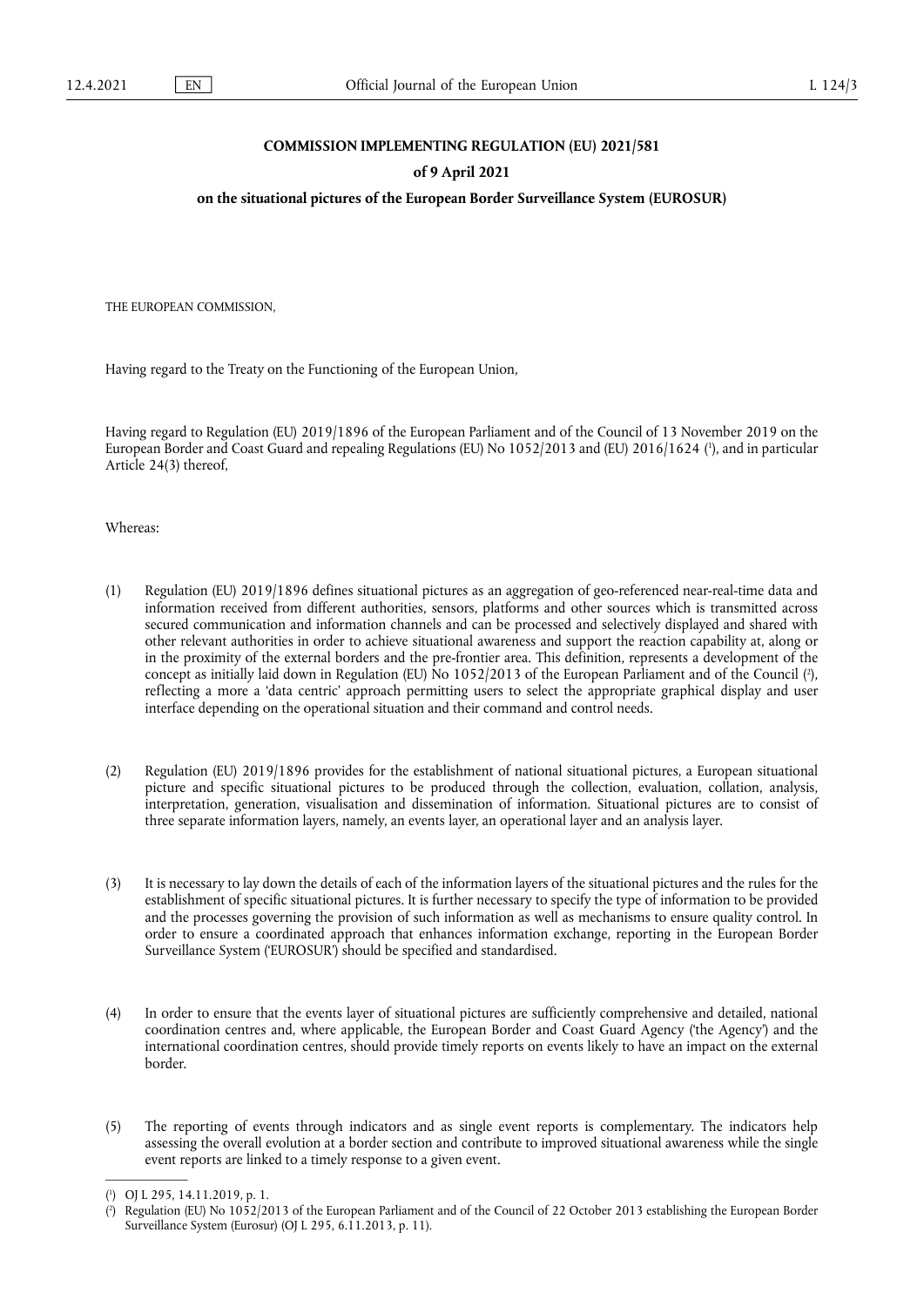- (6) Single events reports may require urgent action to be taken. It must therefore be possible to report single events in a timely manner in order to allow a timely response to such events. An initial report should be sent as soon as the event is detected and should be displayed in the corresponding situational pictures. In order to prevent delay that could undermine the capability for a quick reaction, the validation process should permit the sending of a report with a partial validation.
- (7) At the same time, the issuing of reports in such circumstances can lead to false alarms. The originator and the owner of the situational picture should assess and indicate the level of confidence in the reports and in the events displayed in the situational picture. The first report should be completed with other follow up reports, as soon as supplementary information is available.
- <span id="page-1-3"></span>(8) The reporting of events related to document fraud and criminality in EUROSUR will complement the reporting obligations provided for in Regulation (EU) 2020/493 of the European Parliament and of the Council [\(](#page-1-0) 3 ) as part of the False and Authentic Document Online system (FADO).
- <span id="page-1-5"></span><span id="page-1-4"></span>(9) The reporting of single events involving the cross-border movement of goods and associated illicit trafficking under this Regulation should not affect existing reporting obligations, restrictions or competences concerning the customs area as well as systematic control reporting in particular under the Import Control System 2 ('ICS2') pursuant to Article 186 of Commission Implementing Regulation (EU) 2015/2447 [\(](#page-1-1) 4 ) or risk information sharing under the Customs Risk Management System ('CRMS') pursuant to Article 86 of the same Regulation and the Customs Information System ('CIS') established by Council Regulation (EC) No 515/97 [\(](#page-1-2) 5 ). It should also not duplicate established reporting mechanisms carried out by Member States in connection with customs and customs performance matters. Where available, the relevant information could be obtained from existing Commission sources.
- (10) As regards the operational layer of situational pictures, in order to ensure sufficiently comprehensive overview, the owner of situational pictures should receive reporting on Member States' own assets, reports on operational plans, as well as reports on environmental information including, in particular, meteorological and oceanographic information. In the case where the impact level at a border sections are high or critical, the need for coordination calls for a detailed reporting of the operational plans to better anticipate the response of the different authorities involved.
- (11) The operational reporting to be carried out in the framework of a joint border operation or a rapid border intervention should be described in the operational plans of each joint border operation or of a rapid border intervention.
- (12) As regards the analysis layer of the situational pictures, the owner of situational pictures should establish the analysis layer based on risks analysis reports. These reports aim at enhancing the understanding of events at the external border which can facilitate the forecasting of trends, the planning and conduct of border control operations as well as strategic risk analysis. The methodologies related to the risk analysis reporting, and the attribution of confidence levels should be based upon the common integrated risk analysis model (CIRAM).

<span id="page-1-0"></span>[<sup>\(</sup>](#page-1-3) 3 ) Regulation (EU) 2020/493 of the European Parliament and of the Council of 30 March 2020 on the False and Authentic Documents Online (FADO) system and repealing Council Joint Action 98/700/JHA (OJ L 107, 6.4.2020, p. 1).

<span id="page-1-1"></span>[<sup>\(</sup>](#page-1-4) 4 ) Commission Implementing Regulation (EU) 2015/2447 of 24 November 2015 laying down detailed rules for implementing certain provisions of Regulation (EU) No 952/2013 of the European Parliament and of the Council laying down the Union Customs Code (OJ L 343, 29.12.2015, p. 558)

<span id="page-1-2"></span>[<sup>\(</sup>](#page-1-5) 5 ) Council Regulation (EC) No 515/97 of 13 March 1997 on mutual assistance between the administrative authorities of the Member States and cooperation between the latter and the Commission to ensure the correct application of the law on customs and agricultural matters (OJ L 82, 22.3.1997, p. 1).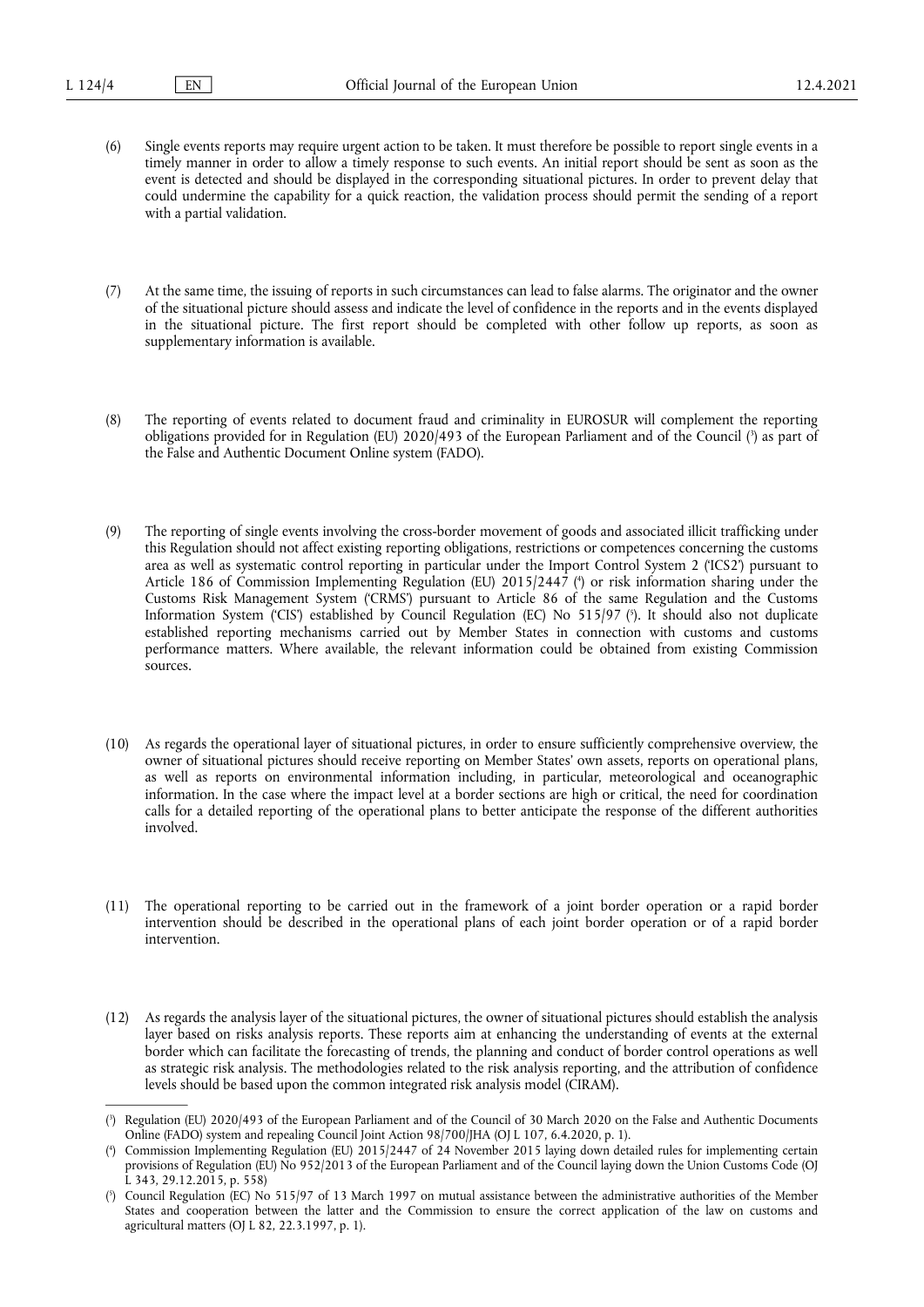- (13) In order to ensure consistency and facilitate information exchange while preserving security, the Agency should integrate and develop its various risk analysis networks and tools in the framework of EUROSUR, such as the Frontex Risk Analysis Network (FRAN), the European Document Fraud Risk Analysis Network (EDF-RAN) or the Maritime Intelligence Community Risk Analysis Network (MIC-RAN).
- (14) Reporting in EUROSUR should take into account the specificity of certain border control activities such as air or maritime surveillance border surveillance but also the specificity of certain related events such as secondary movements or Search and Rescue incidents. The reporting of such information contributes to the establishment of the European situational picture, including risk analysis and the attribution of impact levels. In addition, reporting on search and rescue operations of migrants, both at land and at sea, should contribute to ensure the protection and saving lives of migrants.
- (15) The owner of the situational picture should manage the situational picture with a view to providing a clear understanding of the situation at each external border section and for each area of responsibility, and to facilitate risk analysis and reaction capabilities at proper level.
- (16) When establishing specific situational pictures with third parties to EUROSUR, Member States and the Agency should comply with and promote the technical and operational standards for information exchange developed by the Agency.
- (17) It is necessary to lay down the operational responsibilities for reporting and for maintaining the situational pictures in relation with the technical responsibilities for operating and maintaining the various technical systems and networks that support the processing of information in EUROSUR.
- (18) In order to ensure that operational responsibilities for the technical implementation of EUROSUR are defined in sufficient detail, it is necessary to identify the technical components of EUROSUR. In order to manage the significant amount of information processed and to reduce the workload of operators, information exchange in EUROSUR should be automated. Member States and the Agency should develop technical interfaces to foster machine to machine interconnections and use decision support tools to assist EUROSUR operators in their tasks.
- (19) When defining format of reports related to the vessels of interest as part of the technical standards for information exchange, the Agency, in close cooperation with the relevant national authorities, should make use of internationally agreed formats deriving from the relevant international legislation with in the first place the UN Convention on the Law of the Sea, the Customary law of the Sea and the instruments derived notably by the International Maritime Organization (IMO) as well as their variations in the domestic legal order of the flag States.
- (20) When defining format of reports related to the aircrafts of interest as part of the technical standards for information exchange, the Agency, in close cooperation with the relevant national authorities, should seek to use internationally agreed formats such as those defined by the International Civil Aviation Organization (ICAO).
- (21) The data security in EUROSUR aims at ensuring the authenticity, availability, the integrity, the confidentiality and the non-repudiation of the reports and of any other data and information processed in EUROSUR.
- (22) The data security of the technical components of EUROSUR corresponds to the ability of the technical components to detect and resist, at a given level of confidence, any action that compromises the security of the processed data and information, or the related services offered by, or accessible via, those networks and information systems.
- (23) The data security of EUROSUR is a collective responsibility of the Member States and of the Agency.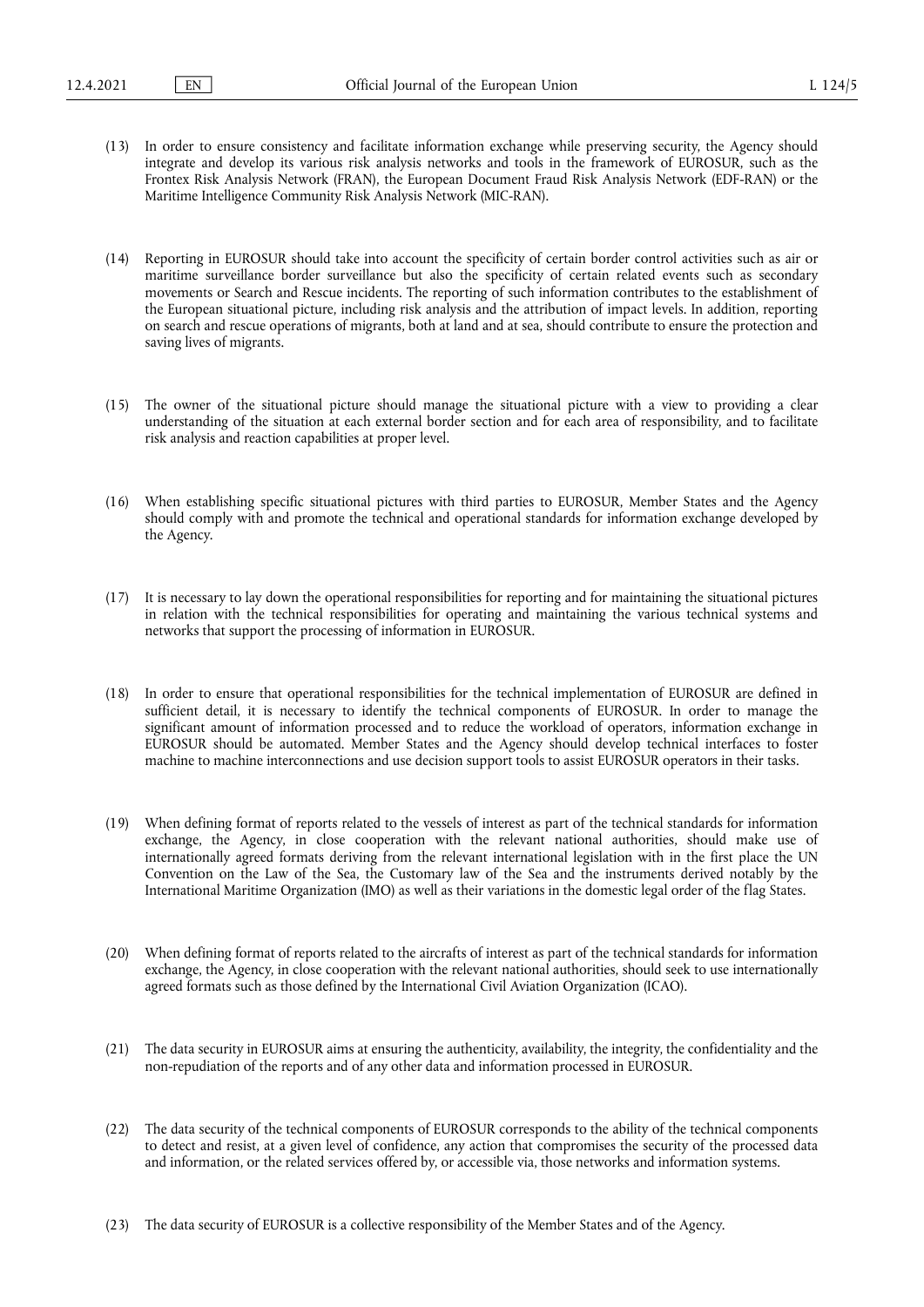- (24) The cybersecurity threats are constantly evolving and are now more and more affordable to criminal and terrorist networks. EUROSUR should ensure an adequate and homogeneous protection against cyber threats at both EU and national levels. EUROSUR is a framework for the exchange of information covering different levels of classification. While implementing the technical components of EUROSUR, the relevant national authorities and the Agency should ensure that any user has proper access to the relevant information corresponding to his level of accreditation and his need to know.
- (25) When deploying the Communication Network up to 'Confidential EU', the Agency should provide an interim solution for those national components that would be still accredited only up to 'RESTREINT UE/EU RESTRICTED' level or equivalent national classification levels.
- <span id="page-3-2"></span>(26) As part of the data security rules of EUROSUR and in order to ensure a proper accreditation process, this Regulation establishes a joint Security Accreditation Board ('the Accreditation Board'), within the Agency. In line with the provisions of the Commission Decision (EU, Euratom) 2015/444 ( 6 [\),](#page-3-0) such a Board is needed in the case of EUROSUR because EUROSUR is composed of several interconnected systems involving several parties.
- (27) The Accreditation Board is an independent technical body which does not affect the functions of the Agency's management board.
- (28) In application of the principle of subsidiarity, security accreditation decisions should, following the process defined in the security accreditation strategy, be based on local security accreditation decisions taken by the respective national security accreditation authorities of the Member States.
- (29) In order for it to carry out all of its activities quickly and effectively, the Accreditation Board should be able to set up appropriate subordinate bodies acting on its instructions. It should accordingly set up a Board to assist it in preparing its decisions.
- (30) Security accreditation activities should be coordinated with the work of the authorities responsible for managing the systems and other relevant entities responsible for implementing the security provisions.
- (31) Given the specific nature and the complexity of EUROSUR, it is essential for the security accreditation activities to be carried out in a context of collective responsibility for the security of the Union and of the Member States, by making efforts to reach a consensus and by involving all parties with an interest in security, and for permanent risk monitoring. It is also imperative that technical security accreditation activities be entrusted to professionals who are duly qualified in the field of accrediting complex systems and who have an adequate level of security clearance.
- (32) In order to ensure that the Accreditation Board is able to accomplish its tasks, it should also be provided that Member States supply the Board with any necessary documentation, grant access to classified information in the framework of EUROSUR and supporting systems (including the Communication Network) and to any areas falling within their jurisdiction to duly authorised persons, and that they should be responsible at local level for the accreditation of the security of areas that are located within their territory.
- (33) While direct access to a national system is a sole prerogative of the Member State concerned, Agency staff could be granted direct access to national systems in the framework of EUROSUR to assist national authorities in their tasks.
- (34) The provisions related to data security of the external components of EUROSUR should be part of the provisions related to EUROSUR in the corresponding working arrangements and model status agreements. In accordance with Articles 1 and 2 of Protocol No 22 on the position of Denmark, annexed to the Treaty on European Union and to the Treaty on the Functioning of the European Union, Denmark did not take part in the adoption of Regulation (EU) 2019/817 of the European Parliament and of the Council [\(](#page-3-1) 7 ) and is not bound by it or subject to its application.

<span id="page-3-3"></span><span id="page-3-0"></span>[<sup>\(</sup>](#page-3-2) 6 ) Commission Decision (EU, Euratom) 2015/444 of 13 March 2015 on the security rules for protecting EU classified information (OJ L 72, 17.3.2015, p. 53).

<span id="page-3-1"></span>[<sup>\(</sup>](#page-3-3) 7 ) Regulation (EU) 2019/817 of the European Parliament and of the Council of 20 May 2019 on establishing a framework for interoperability between EU information systems in the field of borders and visa and amending Regulations (EC) No 767/2008, (EU) 2016/399, (EU) 2017/2226, (EU) 2018/1240, (EU) 2018/1726 and (EU) 2018/1861 of the European Parliament and of the Council and Council Decisions 2004/512/EC and 2008/633/JHA (OJ L 135, 22.5.2019, p. 27).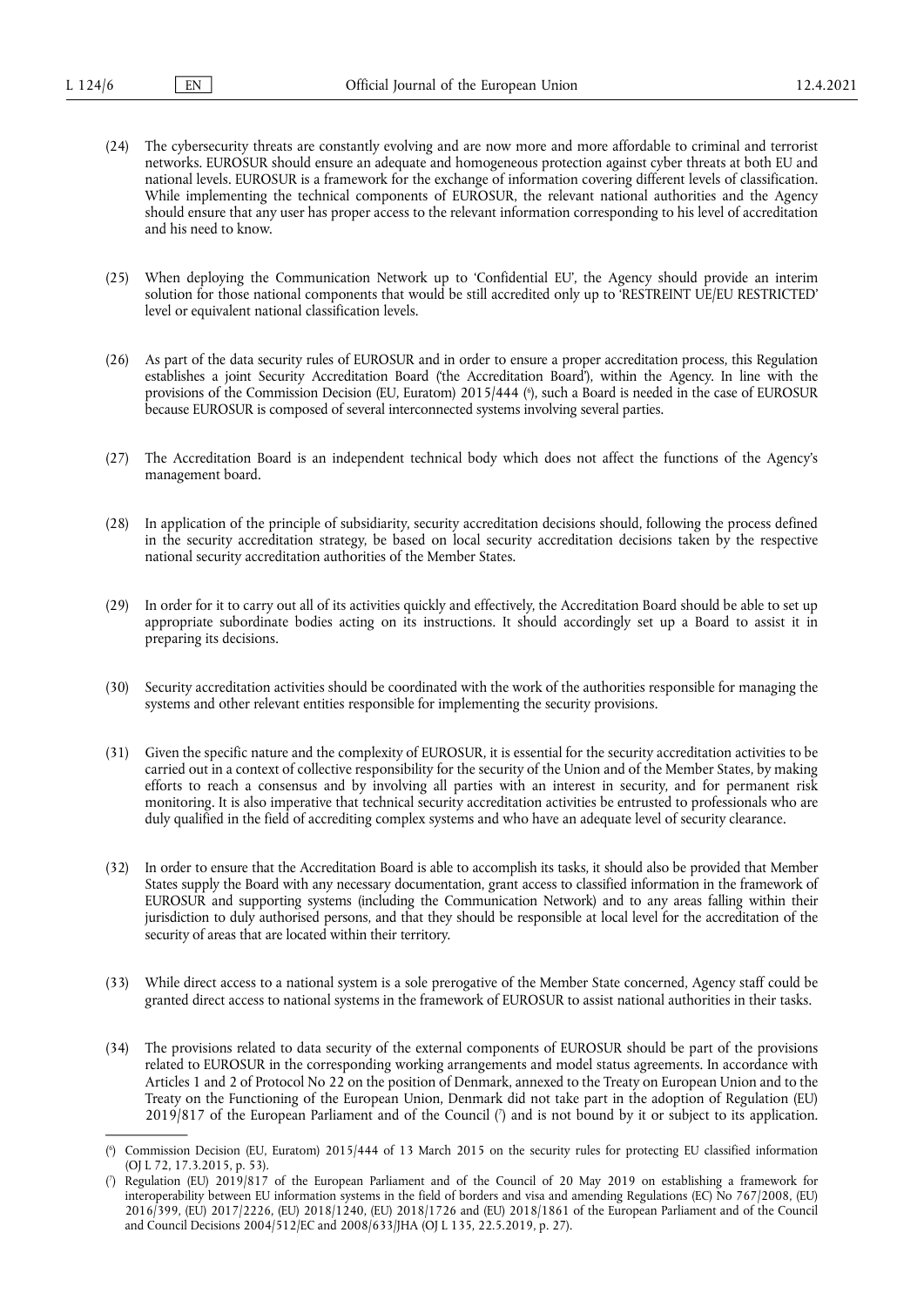However, given that Regulation (EU) 2019/817 builds upon the Schengen *acquis*, Denmark notified on 31 October 2019, in accordance with Article 4 of that Protocol, its decision to implement Regulation (EU) 2019/817 in its national law.

- <span id="page-4-4"></span>(35) This Regulation constitutes a development of the provisions of the Schengen *acquis* in which Ireland does not take part, in accordance with Council Decision 2002/192/EC ( 8 [\);](#page-4-0) Ireland is therefore not taking part in the adoption of this Regulation and is not bound by it or subject to its application.
- (36) As regards Iceland and Norway, this Regulation constitutes a development of the provisions of the Schengen *acquis*  within the meaning of the Agreement concluded by the Council of the European Union and the Republic of Iceland and the Kingdom of Norway concerning the latter's association with the implementation, application and development of the Schengen *acquis*, which fall within the area referred to in Article 1, point A of Council Decision 1999/437/EC (°[\).](#page-4-1)
- <span id="page-4-5"></span>(37) As regards Switzerland, this Regulation constitutes a development of the provisions of the Schengen *acquis* within the meaning of the Agreement between the European Union, the European Community and the Swiss Confederation on the Swiss Confederation's association with the implementation, application and development of the Schengen *acquis*, which fall within the area referred to in Article 1, point A of Council Decision 1999/437/EC, read in conjunction with Article 3 of Council Decision 2008/146/EC ([10\).](#page-4-2)
- <span id="page-4-6"></span>(38) As regards Liechtenstein, this Regulation constitutes a development of the provisions of the Schengen *acquis* within the meaning of the Protocol between the European Union, the European Community, the Swiss Confederation and the Principality of Liechtenstein on the accession of the Principality of Liechtenstein to the Agreement between the European Union, the European Community and the Swiss Confederation on the Swiss Confederation's association with the implementation, application and development of the Schengen *acquis* which fall within the area referred to in Article 1, point A of Decision 1999/437/EC read in conjunction with Article 3 of Council Decision 2011/350/EU ( [11\).](#page-4-3)
- <span id="page-4-7"></span>(39) The measures provided for in this Regulation are in accordance with the opinion of the European Border and Coast Guard Committee,

HAS ADOPTED THIS REGULATION:

#### *Article 1*

#### **Subject matter**

This Regulation lays down:

- (a) the rules for reporting in EUROSUR, including the type of information to be provided and the time limits for reporting;
- (b) the details of the information layers of the situational pictures;

<span id="page-4-0"></span>[<sup>\(</sup>](#page-4-4) 8 ) Council Decision 2002/192/EC of 28 February 2002 concerning Ireland's request to take part in some of the provisions of the Schengen *acquis* (OJ L 64, 7.3.2002, p. 20).

<span id="page-4-1"></span>[<sup>\(</sup>](#page-4-5) 9 ) Council Decision 1999/437/EC of 17 May 1999 on certain arrangements for the application of the Agreement concluded by the Council of the European Union and the Republic of Iceland and the Kingdom of Norway concerning the association of those two States with the implementation, application and development of the Schengen *acquis* (OJ L 176, 10.7.1999, p. 31).

<span id="page-4-2"></span><sup>(</sup> [10\)](#page-4-6) Council Decision 2008/146/EC of 28 January 2008 on the conclusion, on behalf of the European Community, of the Agreement between the European Union, the European Community and the Swiss Confederation on the Swiss Confederation's association with the implementation, application and development of the Schengen *acquis* (OJ L 53, 27.2.2008, p. 1)

<span id="page-4-3"></span><sup>(</sup> [11\)](#page-4-7) Council Decision 2011/350/EU of 7 March 2011 on the conclusion, on behalf of the European Union, of the Protocol between the European Union, the European Community, the Swiss Confederation and the Principality of Liechtenstein on the accession of the Principality of Liechtenstein to the Agreement between the European Union, the European Community and the Swiss Confederation on the Swiss Confederation's association with the implementation, application and development of the Schengen *acquis*, relating to the abolition of checks at internal borders and movement of persons (OJ L 160, 18.6.2011, p. 19).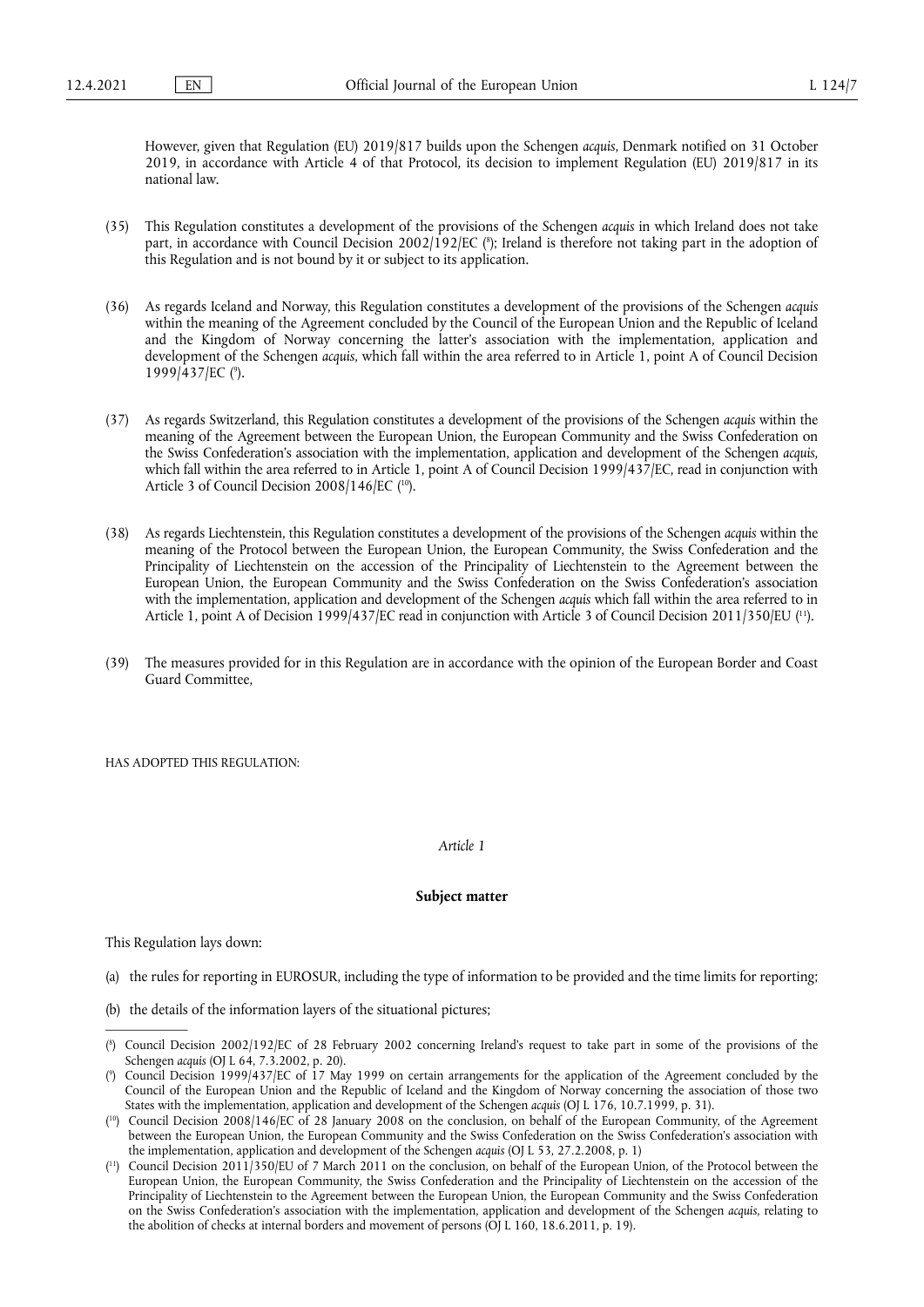- (c) the modalities for the establishment of specific situational pictures;
- (d) the responsibilities related to the reporting, to the management of the situational pictures and for operating and maintaining the various technical systems and networks that support EUROSUR;
- (e) the data security and data protection rules of EUROSUR;
- (f) mechanisms for ensuring quality control.

#### **Scope**

This Regulation applies to the information exchange and cooperation for the purposes of EUROSUR including situational awareness, risk analysis and for supporting the planning and conduct of border control operations.

## *Article 3*

#### **Definitions**

For the purpose of this Regulation, the following definitions apply:

- (1) 'event' means a situation, which is likely to have an impact on the external borders either as regards migration, crossborder crime, or the protection and saving of the lives of migrants, including border incidents, or that may affect the functioning of EUROSUR, including any of its technical components;
- (2) 'managing a situational picture' means establishing and maintaining the situational picture and processing all the information that it contains;
- (3) 'owner' means the entity, agency or body managing the situational picture and the corresponding reports;
- (4) 'processing' means any action performed on the data and metadata and information contained in a report, whether those actions are automated or not, including collecting, recording, organising, structuring, storing, modifying, consulting, using, transmitting, publishing, combining, erasing, downgrading and destroying this data and metadata;
- (5) 'indicator' means a measurement or value that refers to events or to tasks describing the situation at external borders which contributes to situational awareness and risk analysis or supports reaction capabilities;
- (6) 'technical indicator', means a measurement or value that refers to events or to tasks which contributes to situational awareness and risk analysis related to the functioning of EUROSUR or supports corresponding reaction capabilities;
- (7) 'Maritime Rescue Coordination Centre' means a unit responsible for promoting efficient organisation of search and rescue services and for coordinating the conduct of search and rescue operations within a search and rescue region as referred to in the International Convention on Maritime Search and Rescue;
- <span id="page-5-1"></span>(8) 'external flight' means any flight of a manned or unmanned aircraft and its passengers and/or cargo to or from the territories of the Member States, which is not an internal flight as defined in point 3 of Article 2 of Regulation (EU) 2016/399 of the European Parliament and of the Council ( [12\)](#page-5-0);
- (9) 'International Coordination Centre' means the coordination structure established for the coordination of a joint operation or a rapid border intervention at the external borders;
- (10) 'watchlist' means a list of suspicious entities, assets, behaviours or profiles established on the basis of risk analysis, with a view to orient the detection and risk analysis capabilities of the European Border and Coast Guard and trigger appropriate reaction capabilities;

<span id="page-5-0"></span><sup>(</sup> [12\)](#page-5-1) Regulation (EU) 2016/399 of the European Parliament and of the Council of 9 March 2016 on a Union Code on the rules governing the movement of persons across borders (Schengen Borders Code) (OJ L 77, 23.3.2016, p. 1).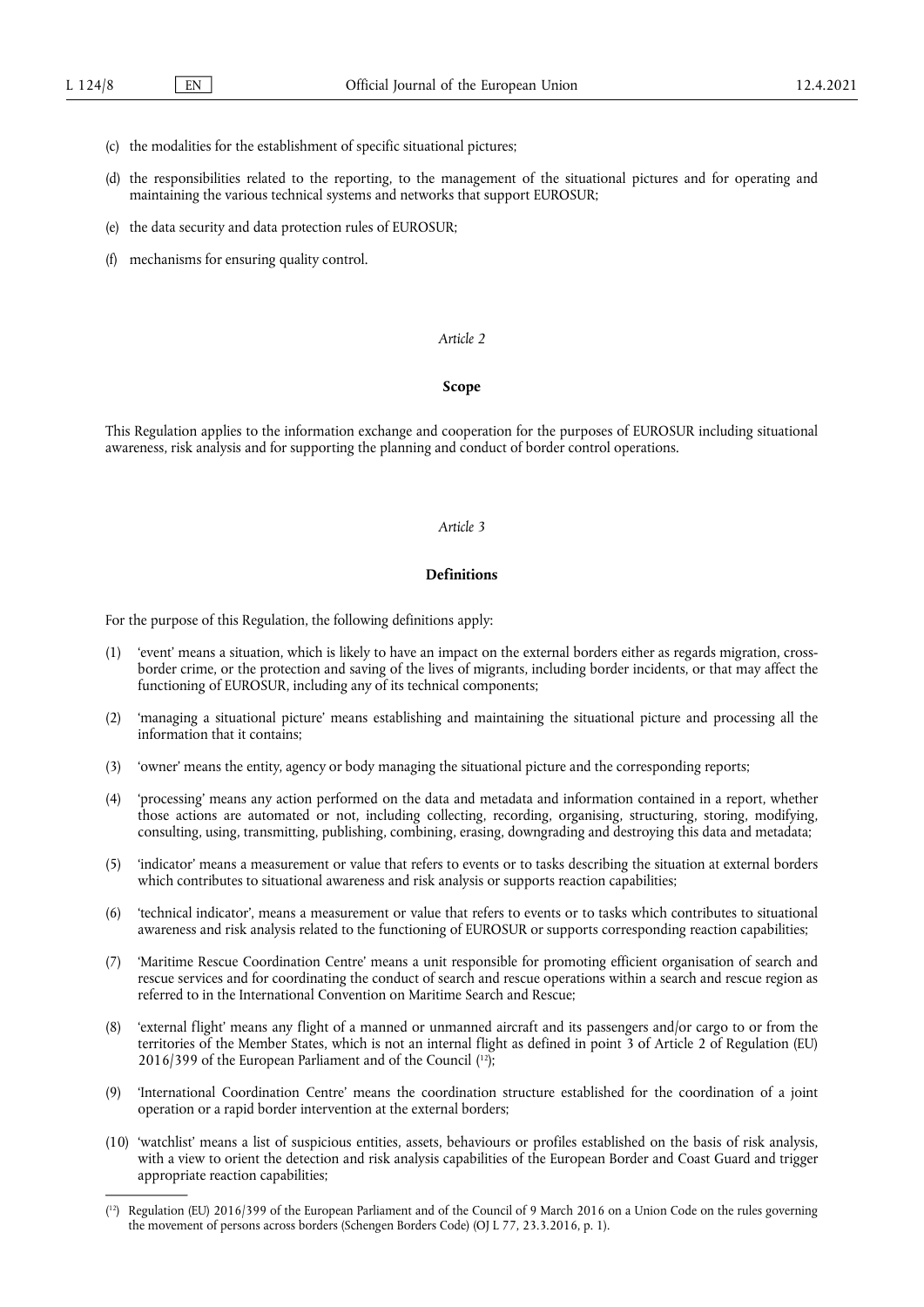- (11) 'the technical components' means the systems and networks used for the purpose of EUROSUR, including the infrastructure, organisation, personnel and information resources needed to support it;
- <span id="page-6-2"></span>(12) 'facilitation' means facilitation of unauthorised entry, transit and residence as defined in Council Directive 2002/90/EC ( [13\);](#page-6-0)
- (13) 'refusal of entry' means a refusal of entry issued to a third-country national at external borders, in accordance with Article 14 of Regulation (EU) 2016/399, for not fulfilling all the entry conditions laid down in Article 6(1) while not belonging to the categories of persons referred to in Article 6(5) of that Regulation, and to whom a standard refusal form has been issued in accordance with Annex V of the Schengen Borders Code;
- <span id="page-6-3"></span>(14) 'trafficking in human beings' means an offence referred to in Article 2 of Directive 2011/36/EU of the European Parliament and of the Council ( [14\);](#page-6-1)
- (15) 'security accreditation' means the formal authorisation and approval granted to a system or network of EUROSUR by the relevant Security Accreditation Authority (SAA) to process EUROSUR data in its operational environment, following the formal validation of a Security Plan and its correct implementation;
- (16) 'operational status' means the ability of an asset, unit, system or centre to perform its operational function(s) characterised as 'fully operational', 'limited operational functions', or 'not available';
- (17) 'a sublayer' means a layer of information underneath the event layer, the operational layer or the risk analysis layer of a situational picture.

## CHAPTER I

#### **PRINCIPLES OF REPORTING IN EUROSUR**

#### *SECTION 1*

#### *General principles*

#### *Article 4*

#### **Reports in EUROSUR**

Reports shall be transmitted between two or more entities, units, bodies or agencies for the purposes of contributing to the establishment of the different situational pictures, to contribute to risk analysis, or to support reaction capabilities.

- 2. Reports shall be composed of:
- (a) data containing the basic information;
- (b) meta-data containing additional information that contributes to the understanding of the dataset in a wider context and supports its processing in EUROSUR.
- 3. Reports may take the form of:
- (a) indicators as referred to in Article 8;
- (b) single event reports as referred to in Article 9;
- (c) reports on own assets as referred to in Article 10;
- (d) reports on operational plans as referred to in Article 11;
- (e) reports on environmental information as referred to in Article 12;

<span id="page-6-0"></span><sup>(</sup> [13\)](#page-6-2) Council Directive 2002/90/EC of 28 November 2002 defining the facilitation of unauthorised entry, transit and residence (OJ L 328, 5.12.2002, p. 17).

<span id="page-6-1"></span><sup>(</sup> Directive 2011/36/EU of the European Parliament and of the Council of 5 April 2011 on preventing and combating trafficking in human beings and protecting its victims, and replacing Council Framework Decision 2002/629/JHA (OJ L 101, 15.4.2011, p. 1).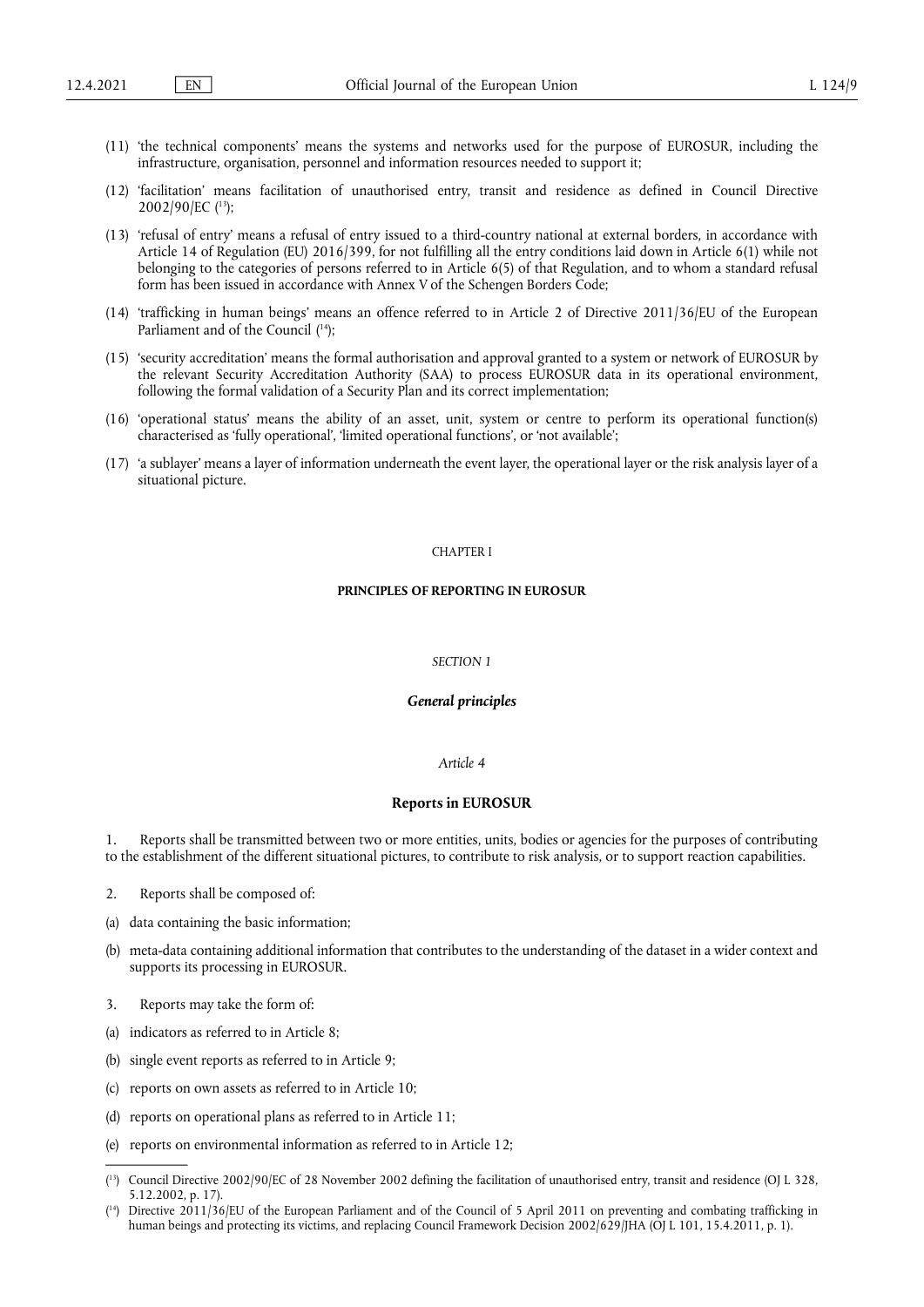- (f) risk analysis reports as referred to in Article 13;
- (g) requests for information as referred to in Article 14;
- (h) watchlists as referred to in Article 15.

#### **Roles in reporting**

1. The national coordination centres, the European Border and Coast Guard Agency ('the Agency') or the entities managing the specific situational pictures, referred to as 'the originators of the reports', shall transmit reports in EUROSUR.

2. The owner of the situational pictures, referred to as the 'owners', shall be the recipients of the report and shall be responsible for processing it in accordance with the applicable rules.

3. Reports in EUROSUR may originate from the national sources referred to in Article 25(2) and Article 26(2) of Regulation (EU) 2019/1896 or from the Agency's own sources.

# *Article 6*

#### **Links**

Where the originator of a report establishes a relationship between reports or with other elements of the situational picture that can facilitate the understanding of the overall situation and context, it shall link this report to the relevant elements.

2. The owners of a situational picture may add or modify the links related to the situational picture he is managing.

#### *SECTION 2*

#### *Event reporting*

## *Article 7*

#### **Reporting events in EUROSUR**

1. Each national coordination centre shall ensure that the national authorities of Member States responsible for border management, including coast guards to the extent that they carry out border control tasks, report in the event layer of relevant situational pictures all events detected while conducting border control activities, performing situational awareness and risk analysis as well as events related to unauthorised secondary movements, where available.

2. When carrying out border control tasks, the Agency and, where relevant, the international coordination centres shall be subject to the obligation referred to in paragraph 1.

3. Events in EUROSUR shall be reported as indicators or as single event reports or both.

# *Article 8*

#### **Indicators on events at external borders**

1. The national coordination centres and, when relevant and as provided for in the operational plans, the international coordination centres, shall report indicators on events at external borders to the Agency as set out in Annex 1 and provided at the times specified in that annex.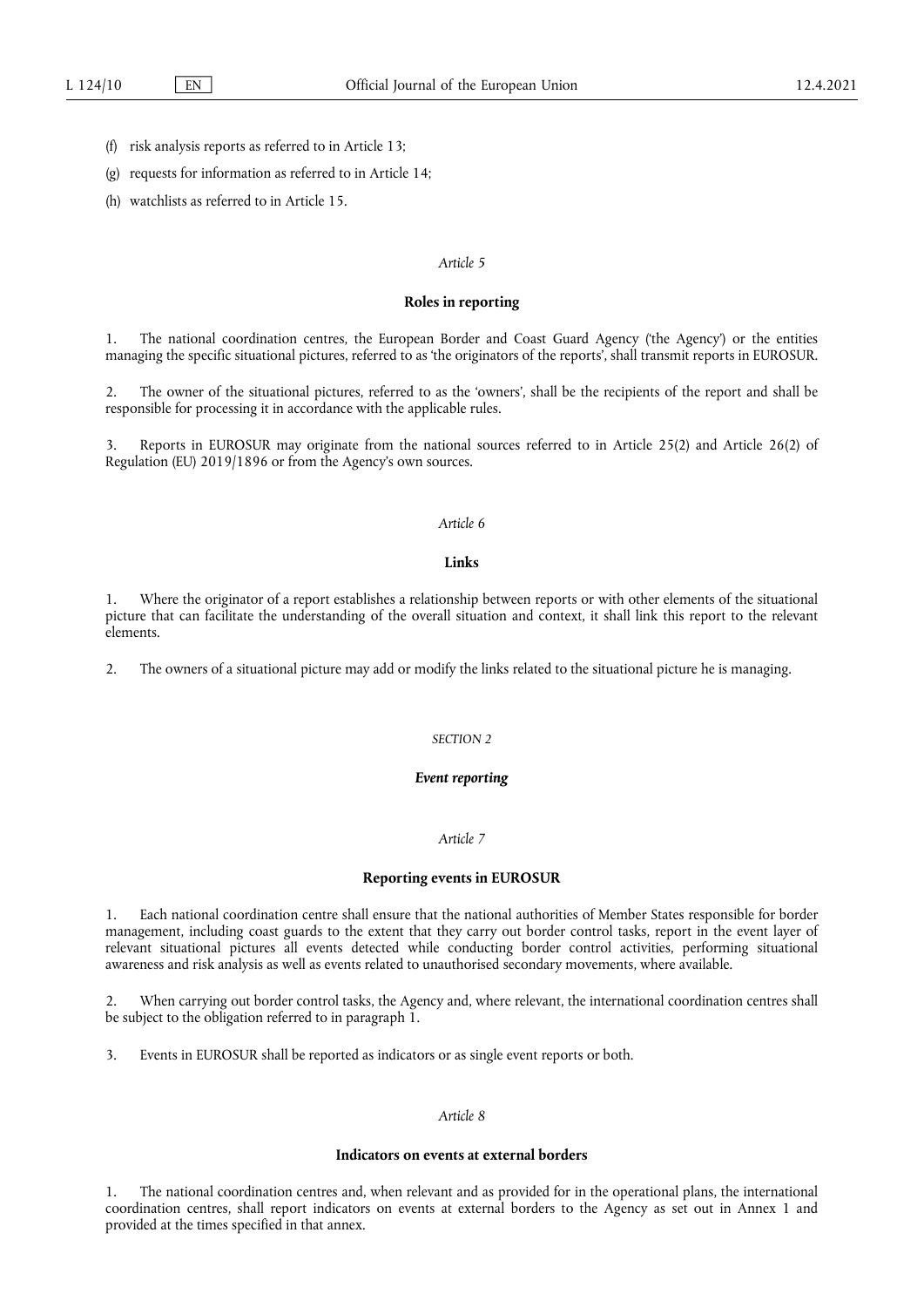2. The data corresponding to the indicators may be derived from information and statistics available to national authorities including through searches of relevant Union databases and large-scale information systems, in accordance with the legal framework applicable to those databases and systems.

3. Indicators relating to illicit cross-border movement of goods and associated illicit trafficking shall be obtained in cooperation with competent national authorities taking due account of other reporting obligations or restrictions and the role of the Commission.

4. In addition to the reporting obligation referred to under paragraph 1, an originator of a report may send a specific report:

- (a) to alert on an abnormal change of the values observed;
- (b) to inform on a specific modus operandi or pattern which has been detected;
- (c) in the case of situations referred to in point (b), the report may be linked to a specific risk analysis.

5. Where the Agency obtains any of the indicators referred to in paragraph 1 by its own surveillance assets or through cooperation of the Agency with Union institutions, bodies, offices and agencies and international organisation or cooperation of the Agency with third countries, it shall report the indicators in the European Situational Picture and shall inform the national coordination centres thereof. In this case and for these indicators, the reporting obligation of Article 7(1) shall not apply.

## *Article 9*

#### **Single events reports**

1. The national coordination centres and, when relevant and as provided for in the operational plans, the international coordination centres, shall report the single events to the Agency.

- 2. Single events shall be reported in EUROSUR wherever:
- a timely reaction is needed for to the single event;
- (b) the specific event has an impact on external borders which is high or very high; or
- (c) the event is listed in Annex 2.

3. Unless specified otherwise in Annex 2, the originator of the report shall send the first report on the event no later than 24 hours after relevant competent authority became aware of an event has occurred or is likely to occur.

The originator of the report shall submit additional reports as appropriate for the purpose of complementing or updating a single event report. They shall be linked to the initial single event report and to the event reported in the situational picture.

5. Reports prepared under this Article shall contain a description of the response of the authorities to the events reported, including any action taken or planned to be taken.

6. Without prejudice to the first operational response, the owner of the report and the originator of the report may request further information and risk analysis as provided for in Article 14, in order to:

(a) complete the information corresponding to the event;

- (b) increase the confidence level referred to in Article 16;
- (c) update the impact level attributed;
- (d) update the situation related to the event.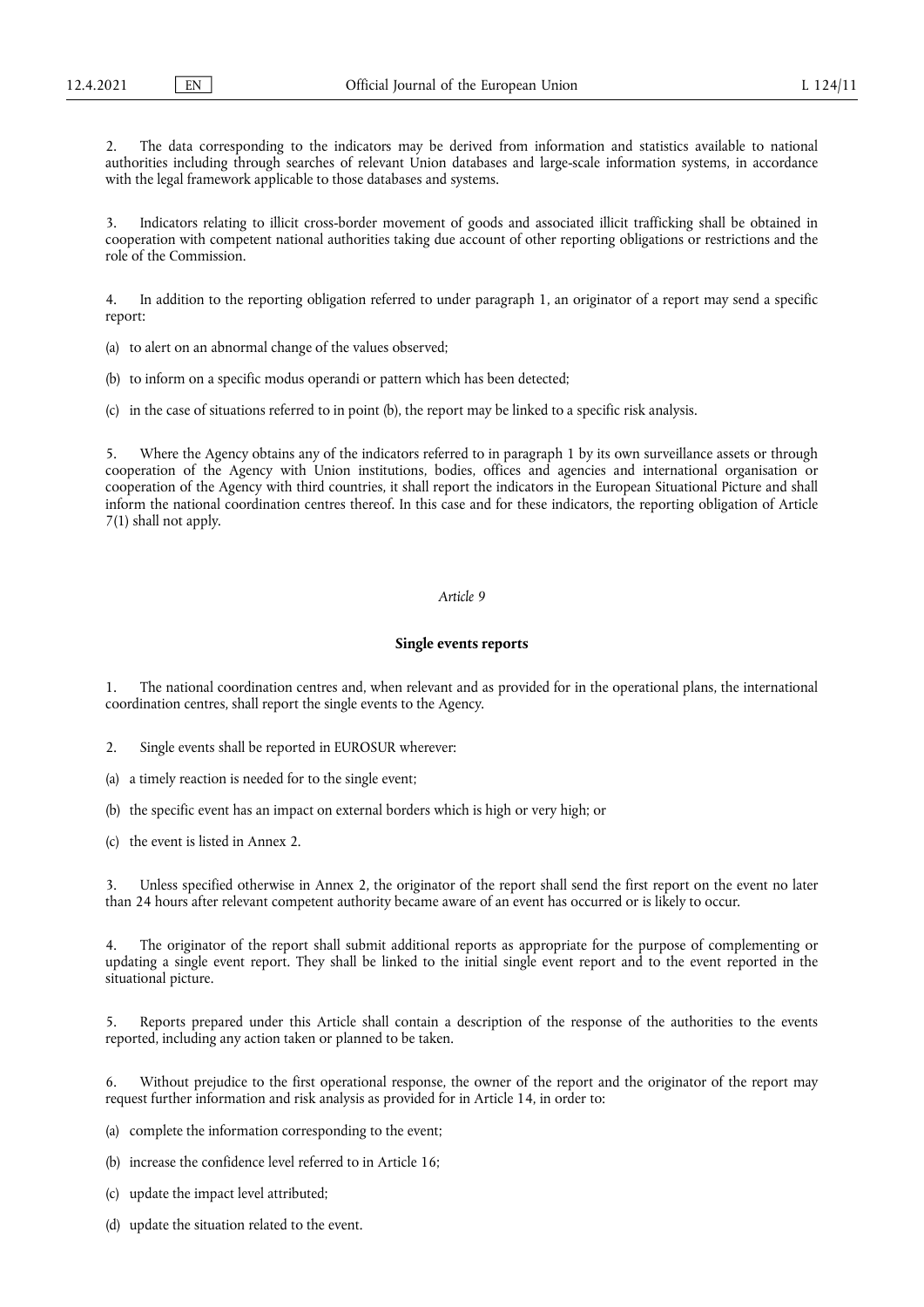7. On the basis of the reports received, the owner of the situational picture may close the event where it is considered that:

- (a) the suspected event did not take place;
- (b) the estimated impact of the event does not justify the reporting;
- (c) the situation described in the event has ended.

In case an event is closed, the event and the various reports linked to it shall be stored and shall remain accessible in the situational picture for risk analysis purposes.

Where the Agency obtains sufficient information on single events by its own surveillance assets or through cooperation of the Agency with Union institutions, bodies, offices and agencies and international organisation or cooperation of the Agency with third countries, it shall report this information in the European Situational Picture and shall inform the national coordination centres thereof. In this case, the reporting obligation of paragraph 1 shall not apply.

9. The Agency shall include or update these events as appropriate in the European situational picture.

#### *SECTION 3*

#### *Operational reporting*

## *Article 10*

## **Reports on own assets**

1. Each national coordination centre and where applicable the relevant international coordination centre and the Agency shall ensure that their units participating in border control operations report on own assets in the European situational picture.

- 2. The reports on own assets in EUROSUR shall comprise:
- (a) the operational status of the national coordination centres including their ability to perform the tasks listed in Article 21(3) of Regulation (EU) 2019/1896 and, when relevant, the operational status of the international coordination centres. Any significant change in operational status of the national coordination centre shall be reported to the Agency in real time;
- (b) the position and operational status of the command and control centres used for border control operations;
- (c) the areas of responsibility for border surveillance and for the checks at border crossing points;
- (d) the type and distribution of border control units and their status.

## *Article 11*

## **Reports on operational plans**

1. Each national coordination centre shall ensure that the units participating in border control operations report their operational plans in the national situational pictures.

2. National coordination centres, and, where relevant, the international coordination centres, shall report the operational plans in the European situational picture where the impact levels at the borders sections are high or critical or in the case of joint border operations/rapid border interventions.

- 3. The reports on operational plans shall contain:
- (a) a description of the situation;
- (b) the operational aim and the anticipated duration of the operation;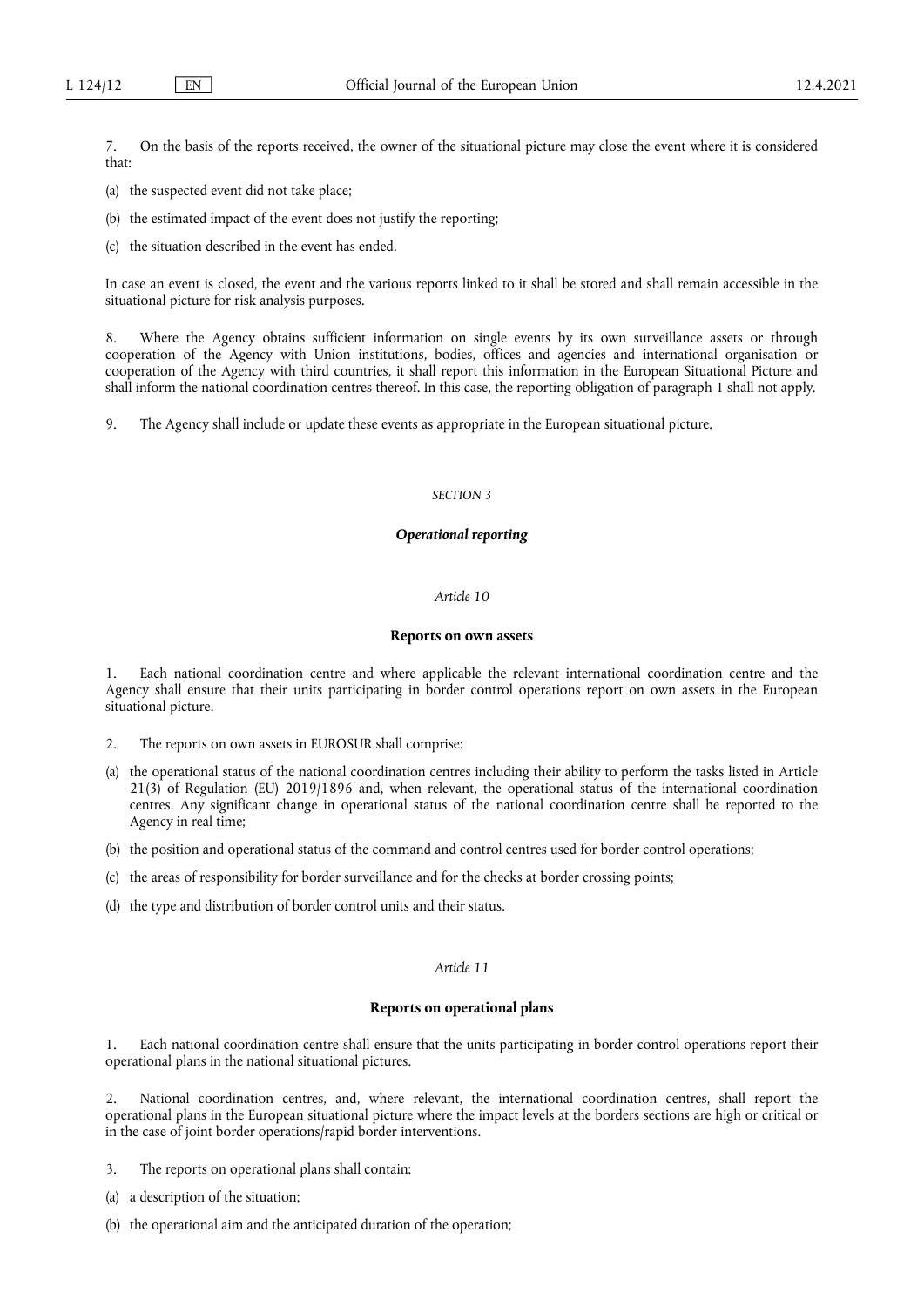- (c) the geographical area where the operation is to take place;
- (d) a description of the tasks, responsibilities and special instructions for the teams and units participating, with modus operandi and objectives of the deployment;
- (e) the composition of the deployed staff including numbers of staff deployed and their profiles;
- (f) command and control plans, including the operational status of the command and control centres, the function performed and corresponding systems and communication tools;
- (g) the technical equipment to be deployed, including specific requirements such as conditions for use, requested crew, transport and other logistics;
- (h) the schedule of border surveillance patrols, including the patrolling area and number of assets engaged;
- (i) detailed procedures on event reporting.

#### **Reports on environmental information**

1. The relevant authorities, services, agencies and programmes at national and EU level may report environmental information in the operational layer of the relevant situational pictures.

- 2. The reporting on environmental information in EUROSUR may contain:
- (a) real-time images provided by video cameras, radar systems and other detection devices;
- (b) meteorological observations and weather forecasts;
- (c) oceanographic information and drifting model services;
- (d) geospatial products;
- (e) other operational pictures, which may help understand the situation at external borders or monitor a specific border operation.

#### *SECTION 4*

#### *Risk analysis reporting*

# *Article 13*

## **Reports related to risk analysis**

1. The national coordination centres, the Agency and, where relevant, the international coordination centres, shall ensure the provision of risk analysis reports with a view to updating the analysis layers of the situational pictures.

2. The risk analysis reports shall include one or more of the following: analytical products such as briefing notes, analytical reports, third country analysis and risk profiles, and specific earth observation reports using geospatial information systems.

- 3. The risk analysis reports shall be used for:
- (a) facilitating the understanding of events and incidents at external borders and, where available, their relation to unauthorised secondary movements and the analysis and forecast of related trends;
- (b) facilitating the targeted planning and conduct of border control operations;
- (c) strategic risk analysis.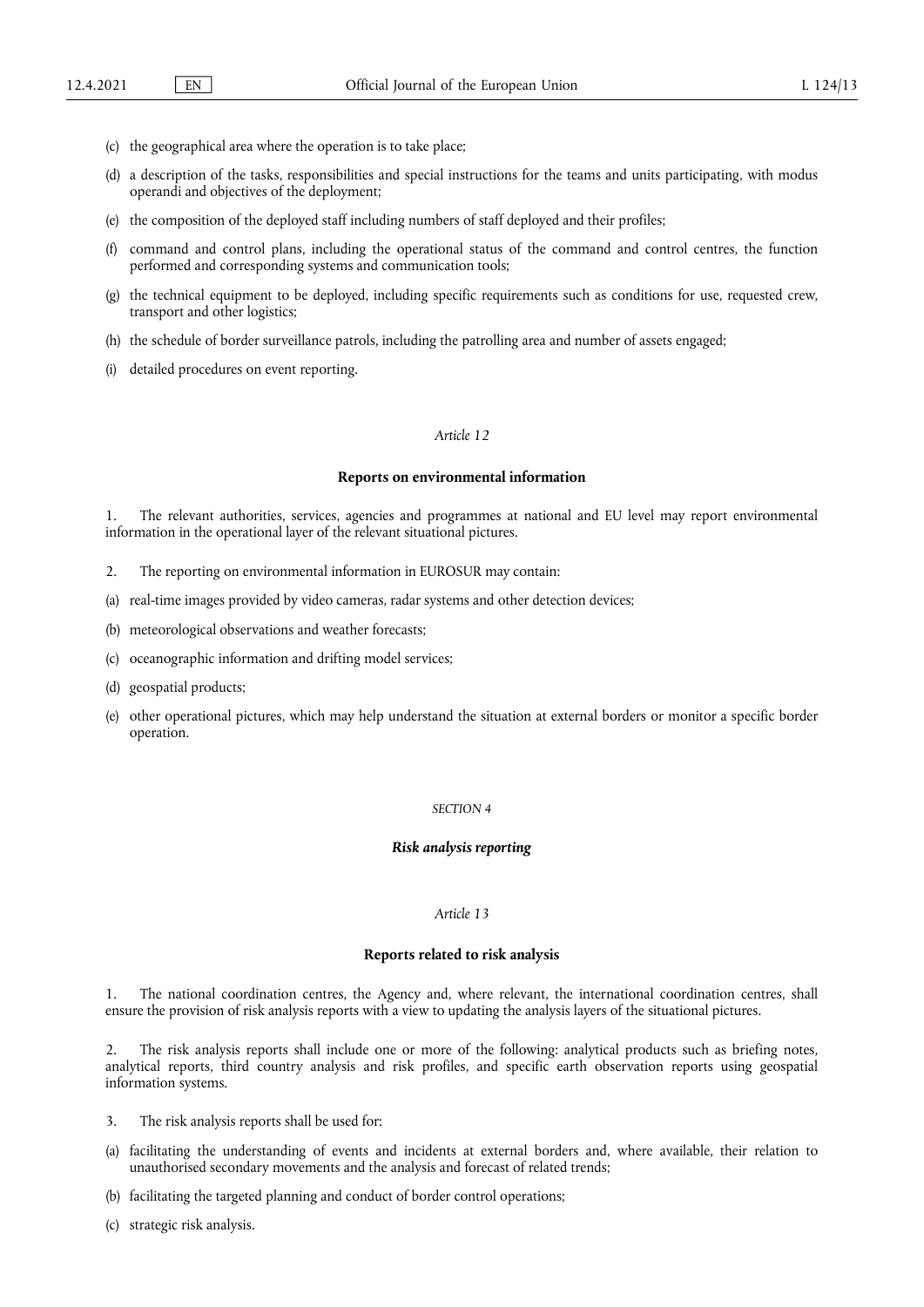#### **Request for information**

1. Where there is a need to obtain further reports on a specific event, or to update the situational picture, the national coordination centres, the Agency or the entities managing the specific situational pictures, may send a request for information to one or several sources referred to in Article 25(2) and 26(2) of Regulation (EU) 2019/1896.

2. A request for information made pursuant to paragraph 1, may be subject to a classification level or other specific data policy restrictions.

3. The risk analysis reports in response to a request for information shall be linked to the original request for information.

4. The principle of originator's consent shall apply both to the requests for information and to the reports made in response thereto.

## *Article 15*

## **Watchlists**

1. The Agency shall establish and maintain watchlists for the purposes of enhancing the detection and risk analysis capabilities of the European Border and Coast Guard and trigger appropriate reaction capabilities.

- 2. Watchlists shall be composed of:
- (a) entities, assets, behaviours or profiles, which, on the basis of risk analysis, are suspected to be connected with illegal immigration and cross-border crime, or that may endanger the safety of life of migrants;
- (b) a suggested reaction in case of detection, including data policy restrictions applicable to the reports.
- 3. Watchlists may include:
- (a) suspected vessels;
- (b) suspected aircrafts;
- (c) suspected airports of origin, and other places known or suspected to be places of origin of external flights;
- (d) suspected ports of origin, anchorages, awaiting berths and other places known or suspected to be places of origin of maritime traffic;
- (e) suspected operators.

## *SECTION 5*

## *Provisions common to the 'events layer' and the 'risk analysis layer'*

#### *Article 16*

# **Confidence levels**

1. The originator of an event report or of a risk analysis report shall assess the confidence level in the reported information as part of the metadata forming part of the report.

- 2. The confidence level shall be assessed on the basis of the following criteria:
- (a) the credibility of the reported information;
- (b) the reliability of the source;
- (c) the validation status of the report.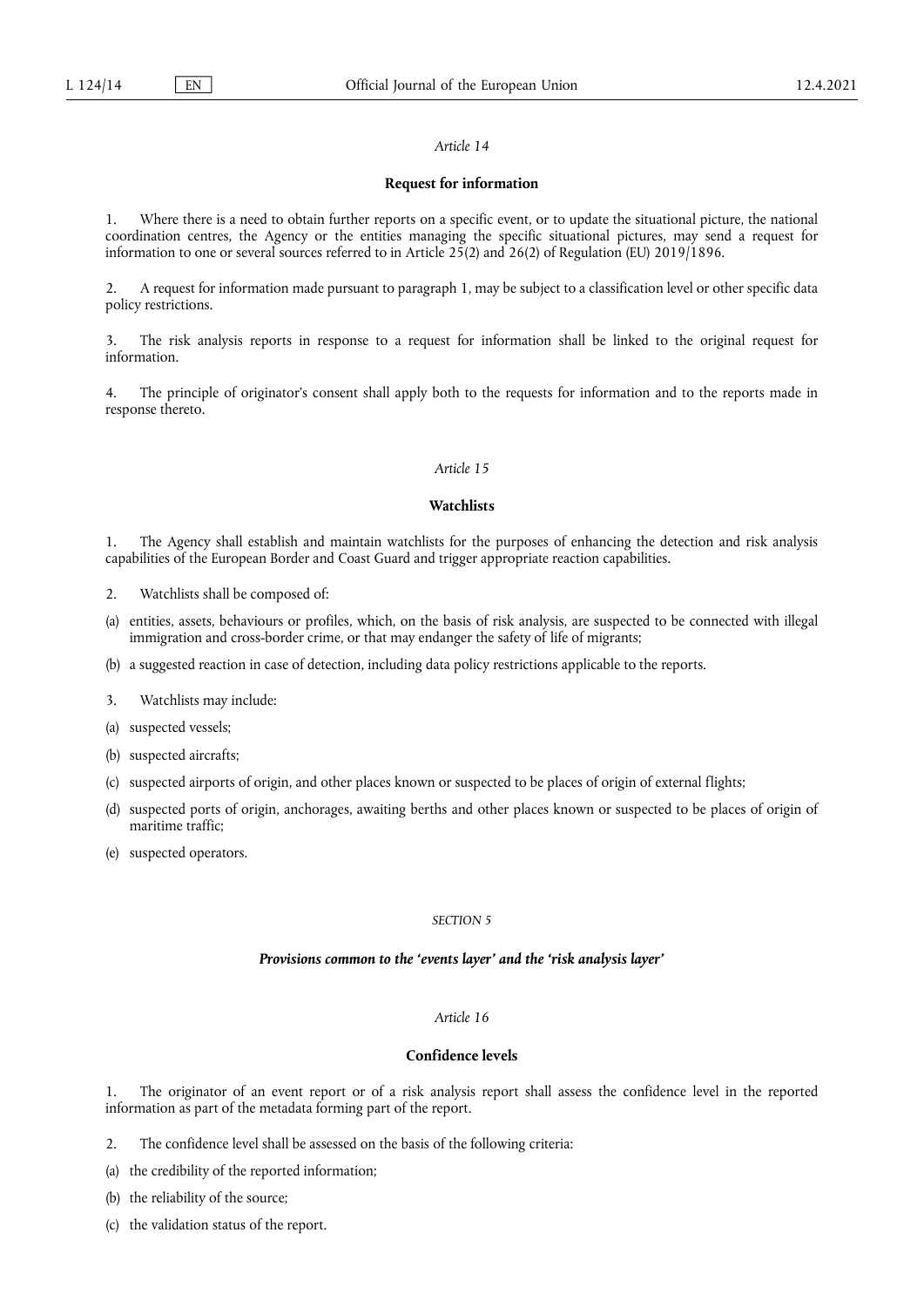3. The owner shall take into account the confidence level associated with the report to update the situational picture accordingly.

## *Article 17*

#### **Attribution of impact levels**

1. The originator of an event report or of a risk analysis report shall assess the impact level of the reported information as part of the metadata forming part of the report.

2. The impact level shall reflect the overall impact of the reported information on:

(a) the detection, prevention and combating of illegal immigration;

(b) the detection, prevention and combating of cross-border crime;

(c) the protection of and saving the lives of migrants.

3. Originators of a report referred to in paragraph 1 shall attribute an impact level to each event and risk analysis report.

4. Where a report relates to an event already reported in the situational picture, the originator shall link the report to that event.

5. Owners shall attribute an impact level to the events or modify them based on the reports received and on their own risk analysis.

# *SECTION 6*

#### *Reporting in the context of specific border control activities*

## *Article 18*

#### **Reporting related to unauthorised secondary movements**

Where this information is available, Member States shall:

- (a) display the analysis related to unauthorised secondary movement on their territory in a specific sublayer of the national situational picture. This specific sublayer shall be shared with the Agency;
- (b) report single events related to unauthorised secondary movements as provided for in Article 9, in line with their national procedures;
- (c) report specific indicators related to unauthorised secondary movements.

## *Article 19*

## **Reporting related to maritime border surveillance**

1. Each national coordination centre shall ensure that the units participating in maritime border surveillance report on vessels:

- (a) suspected of carrying persons circumventing or intending to circumvent checks at border crossing points, where such circumvention relates to illegal migration;
- (b) suspected of being engaged in smuggling activity by sea or other cross-border crime related activities;
- (c) in cases where lives of migrants could be at risk;
- (d) on the watchlists or which are subject to requests for information. In the case of reports relating to point (d), the reporting shall take into account the data policy restrictions provided for in Article 14(2) and Article 15(2)(b).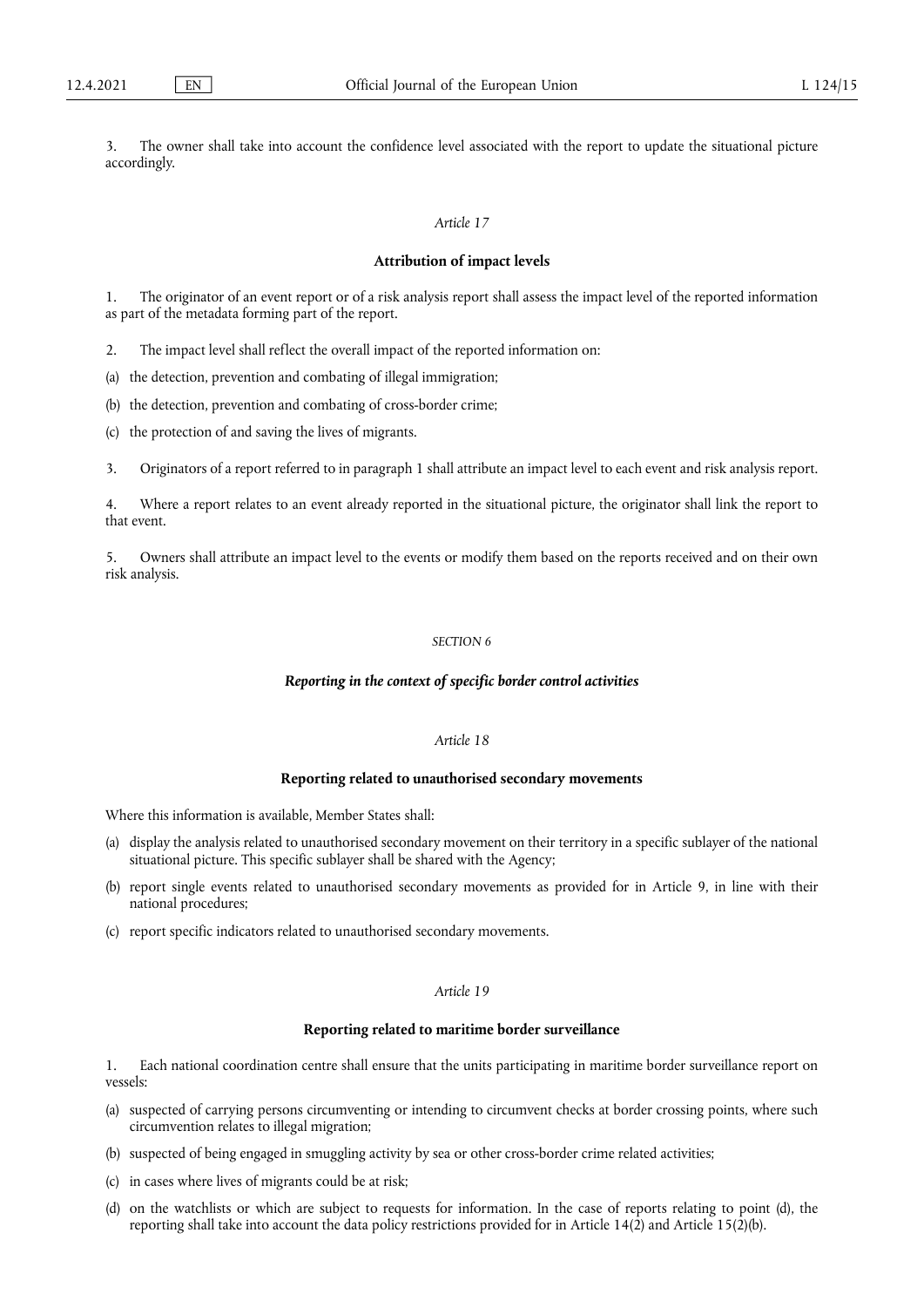The participating unit shall transmit the information to its own national coordination centre and, in the case of a joint operation or a rapid border intervention, to the corresponding international coordination centre in accordance with the operation plan.

3. The national coordination centres and, when relevant, the international coordination centres shall update their respective situational pictures and report this information to the Agency with a view to update the European situational picture.

## *Article 20*

#### **Events related to Search and Rescue at sea**

1. While performing maritime border surveillance, Member States authorities rendering assistance to any vessel or person in distress at sea, in accordance with their obligation under international maritime law shall take into account and transmit all relevant information and observations related to a potential Search and Rescue incident to the respective responsible Maritime Rescue Coordination Centre and inform their national coordination centre with a view to updating that event in the relevant situational pictures.

2. If Member States authorities clearly establish that the Search and Rescue incident is not related to the protection and saving of migrants' lives or to cross-border crime, they may decide not to inform the national coordination centre.

<span id="page-13-1"></span>3. While performing maritime border surveillance operations and in accordance with Regulation (EU) No 656/2014 of the European Parliament and of the Council ( [15\),](#page-13-0) the Agency shall be subject to the same obligation as the one referred to in paragraph 1.

4. During a Search and Rescue operation, the competent national coordination centre shall update the national situational picture and report this information to the Agency with a view to update the European situational picture.

5. The situational pictures shall be regularly updated:

(a) to support the planning and conduct of the next operational phase once the Search and Rescue operation is concluded;

(b) to assess the impact levels attributed to the corresponding incident and to the overall maritime border section;

(c) to update the relevant indicators referred to in Article 8.

The competent national coordination centre shall report to the Agency about the termination of a Search and Rescue operation at the latest within 24 hours after the operation is terminated.

## *Article 21*

#### **Reporting related to air border surveillance**

1. Each national coordination centre shall ensure that the national agencies and bodies involved in air border surveillance report on external flights:

- (a) suspected of carrying persons circumventing or intending to circumvent checks at border crossing points, if the incident relates to illegal migration;
- (b) suspected of being engaged in smuggling by air or other cross-border crime;
- (c) where lives of migrants could be at risk;
- (d) on the watchlists or which are subject to requests for information. In the case of reports relating to point (d), the reporting shall take into account the data policy restrictions provided for in Article 14(2) and Article 15(2)(b).

<span id="page-13-0"></span><sup>(</sup> [15\)](#page-13-1) Regulation (EU) No 656/2014 of the European Parliament and of the Council of 15 May 2014 establishing rules for the surveillance of the external sea borders in the context of operational cooperation coordinated by the European Agency for the Management of Operational Cooperation at the External Borders of the Member States of the European Union (OJ L 189, 27.6.2014, p. 93).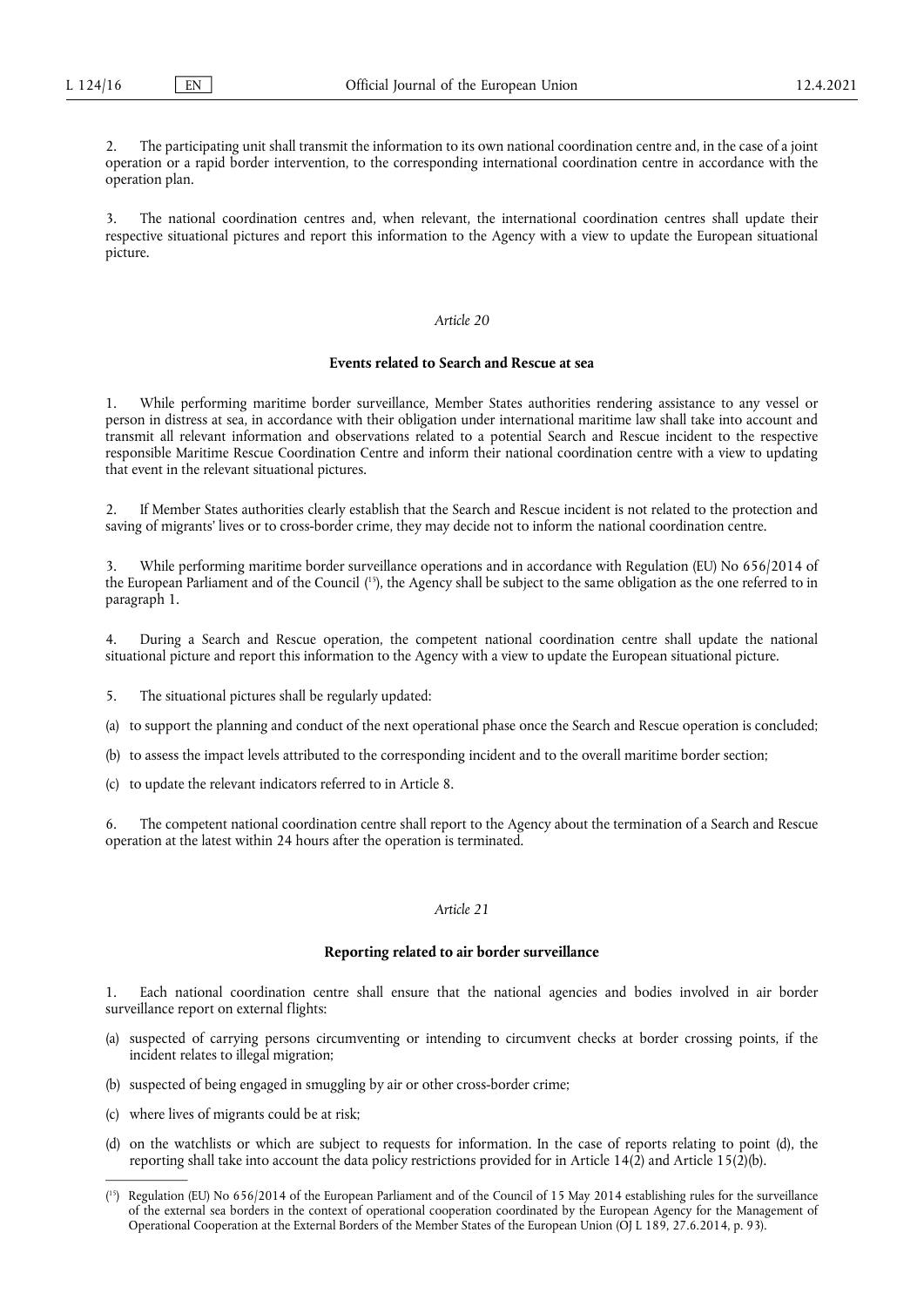2. The national agencies and bodies involved in air border surveillance shall transmit that information to their own national coordination centre or, in the case of a joint operation or a rapid border intervention, to the corresponding international coordination centre in accordance with the operational plan.

3. The national coordination centre or the international coordination centre shall update their respective situational pictures and report this information to the Agency with a view to update the European situational picture.

#### *SECTION 7*

#### *Reporting quality control in EUROSUR*

# *Article 22*

#### **Reporting quality of data in EUROSUR**

To monitor the quality of data in EUROSUR the Agency shall establish and maintain the following indicators:

(a) the number and frequency of reports received per border section and per border crossing points;

(b) the timeliness of the reporting;

(c) the completeness and consistency of the reports.

## *Article 23*

#### **Reporting quality of service in EUROSUR**

1. In monitoring the technical and operational functioning of EUROSUR in accordance with Article 23 of Regulation (EU) 2019/1896, The Agency, in close cooperation with the competent national authorities, may establish technical indicators and the requirements for single event reporting, to monitor the operational status and quality of service offered by the various systems and networks of Member States and of the Agency connected to and forming part of the technical component of EUROSUR as defined in Article 27.

2. The indicators shall be used:

(a) to monitor the status of the various technical components of EUROSUR in real time;

(b) to support the identification and response to incidents and failures identified in the functioning of EUROSUR;

(c) to ensure the data security of EUROSUR.

3. The Member States and the Agency shall report on any single incident affecting the technical components of EUROSUR or the data security of EUROSUR.

#### CHAPTER II

#### **SITUATIONAL PICTURES**

## *Article 24*

#### **Structure of the situational pictures**

1. The event and analysis layers of the European situational picture shall contain a sublayer on unauthorised secondary movements. Where available, event and analysis layers of the national situational picture and of the specific situational picture shall also contain sublayers on unauthorised secondary movements, for the purpose of understanding migratory trends, volume and routes.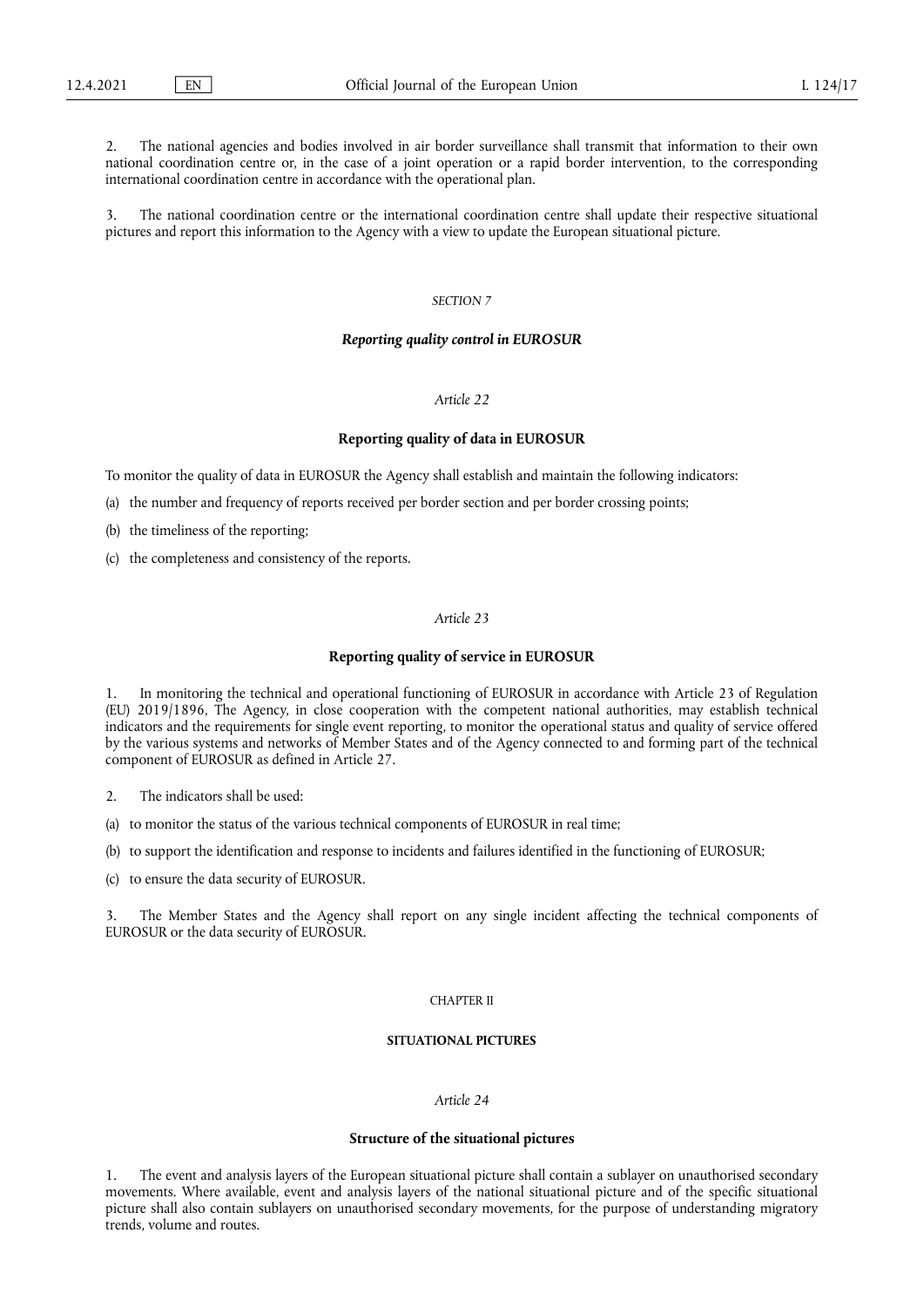2. The operational layer of the European situational picture shall contain sublayers on the technical functioning of EUROSUR. These sublayers shall describe:

- (a) the operational status of the national coordination centres and international coordination centres;
- (b) the main technical elements contributing to the functioning of EUROSUR and their status;
- (c) the quality of data and the quality of service in EUROSUR;
- (d) the incidents and events affecting the technical functioning of EUROSUR;
- (e) the data security incidents.

3. The situational picture shall comprise other specific sublayers of information in order to facilitate the display of information to the users.

4. Each situational picture shall be established in a document specifying the layer and sublayers and the applicable data policy.

# *Article 25*

#### **Management of the situational pictures**

The owner of the situational picture shall:

- (a) process the reports received;
- (b) establish and maintain the event layer of the situational picture, generate and update the events in the event layer of the situational picture and attribute corresponding impact levels, and confidence levels;
- (c) establish and maintain the operational layer of the situational picture based on the reports on owns assets and reports on operational plans;
- (d) establish and maintain the analysis layer of the situational picture based on the risk analysis reports and attribute corresponding impact levels and confidence levels;
- (e) establish and maintain the links between the different elements of the situational picture taking into account the links in the reports;
- (f) manage user access to the situational picture and contribute to the data security of EUROSUR;
- (g) transmit the relevant reports and necessary information to the owners of other situational pictures, in line with Chapter I;
- (h) archive and delete the relevant information in line with the applicable data policy.

## *Article 26*

#### **Rules for establishing and sharing a specific situational picture**

1. When establishing a specific situational picture in accordance with Article 27 of Regulation (EU) 2019/1896, Member States and the Agency shall ensure alignment with:

- (a) the principles of reporting set out in Chapter I;
- (b) the requirements regarding the structure and management of situational pictures set out in Articles 24 and Article 25;
- (c) the general provisions set out in Chapter III.
- 2. The rules for establishing and sharing a specific situational picture shall contain:
- (a) the content and scope of the specific situational picture, including:
	- (i) the purpose of the specific situational picture,
	- (ii) the information layers and sublayers,
	- (iii) the type of information to be reported in the specific situational picture, including event reports, operational reports and risk analysis reports;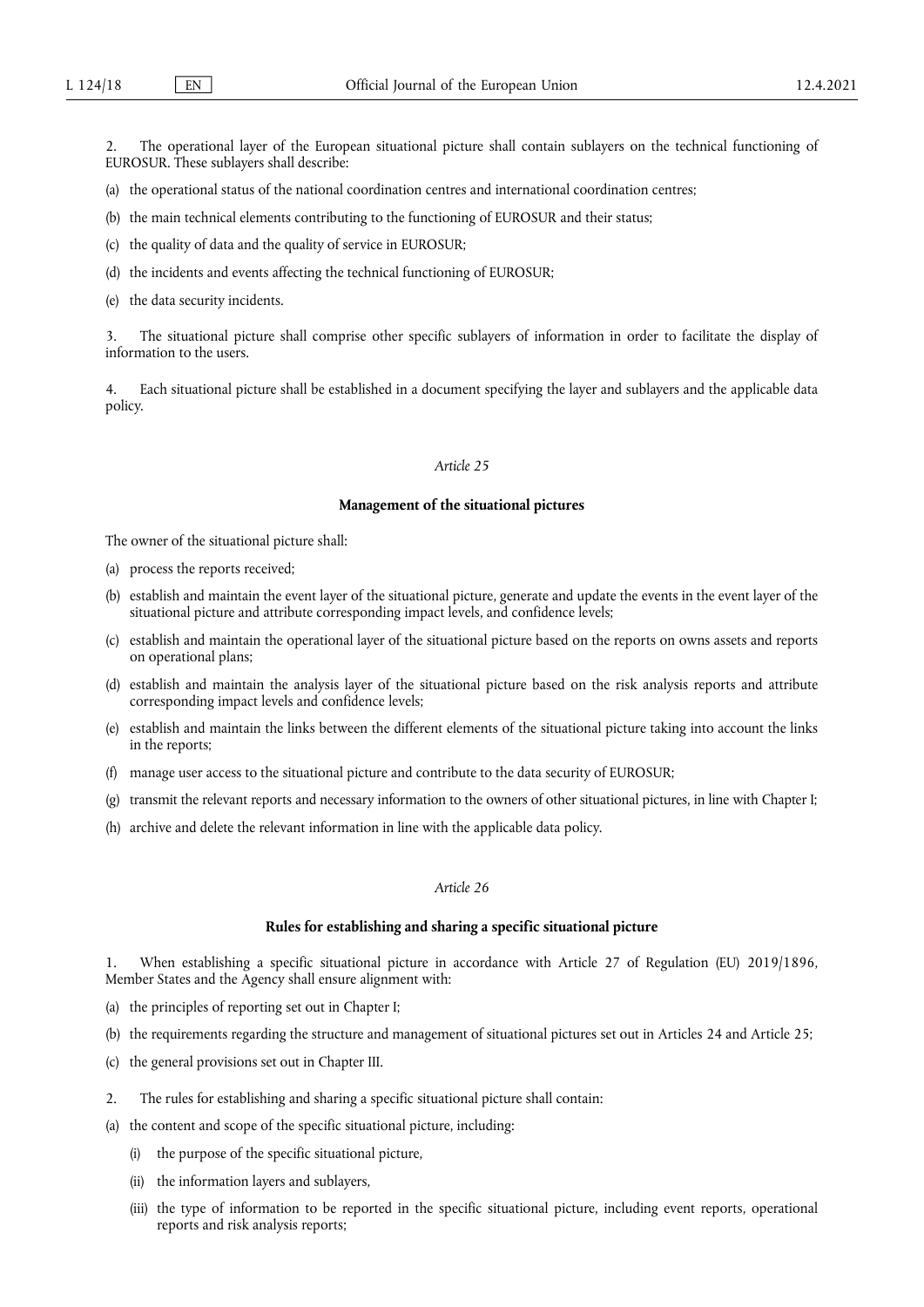- (b) the governance of the specific situational picture, including:
	- (i) the owner,
	- (ii) the bodies, offices and agencies that can be originators of the reports,
	- (iii) the rules for reporting,
	- (iv) provisions related to data security, including user access;
- (c) the rules for information exchange with the other users of EUROSUR, including:
	- (i) the mechanisms to exchange information with national and European situational pictures and the mechanisms to ensure the originator's consent,
	- (ii) the rules for the provision of EUROSUR Fusion Services referred to in Article 28 of Regulation (EU) 2019/1896 and the corresponding procedures,
	- (iii) other aspects related to the technical functioning of EUROSUR, including the interconnection of the external component supporting the establishment of the specific situational picture with the relevant national or European components of EUROSUR.

#### CHAPTER III

# **GENERAL PROVISIONS**

#### *SECTION 1*

## *Entities responsible for the technical aspects*

# *Article 27*

#### **Technical components of EUROSUR**

1. The technical components of EUROSUR shall include national components and a European component.

Each national component shall be composed of the national systems and networks used by Member States for the establishment of the situational pictures, reporting, situational awareness, risk analysis, and for supporting the planning and conduct of border control operations, including the infrastructure, organisation, personnel and information resources needed to support it. The interconnections among and between components inside a Member State as well as between Member States shall be part of the national components.

3. The European component shall complement the national components. It shall include the interconnection with the national components. It shall comprise the Communication Network and the systems and networks used by the Agency for the establishment of the situational pictures, reporting, situational awareness, risk analysis, and for supporting the planning and conduct of border control operations.

## *Article 28*

### **Technical responsibilities of the Agency**

The Agency shall be responsible for managing the European component, which shall include:

- (a) the definition of technical standards for interconnecting networks, systems, applications and equipment of the national and external components with those of the European component;
- (b) the certification process of the networks, systems, applications and equipment with a view to connecting them to EUROSUR, in close cooperation with the responsible authorities;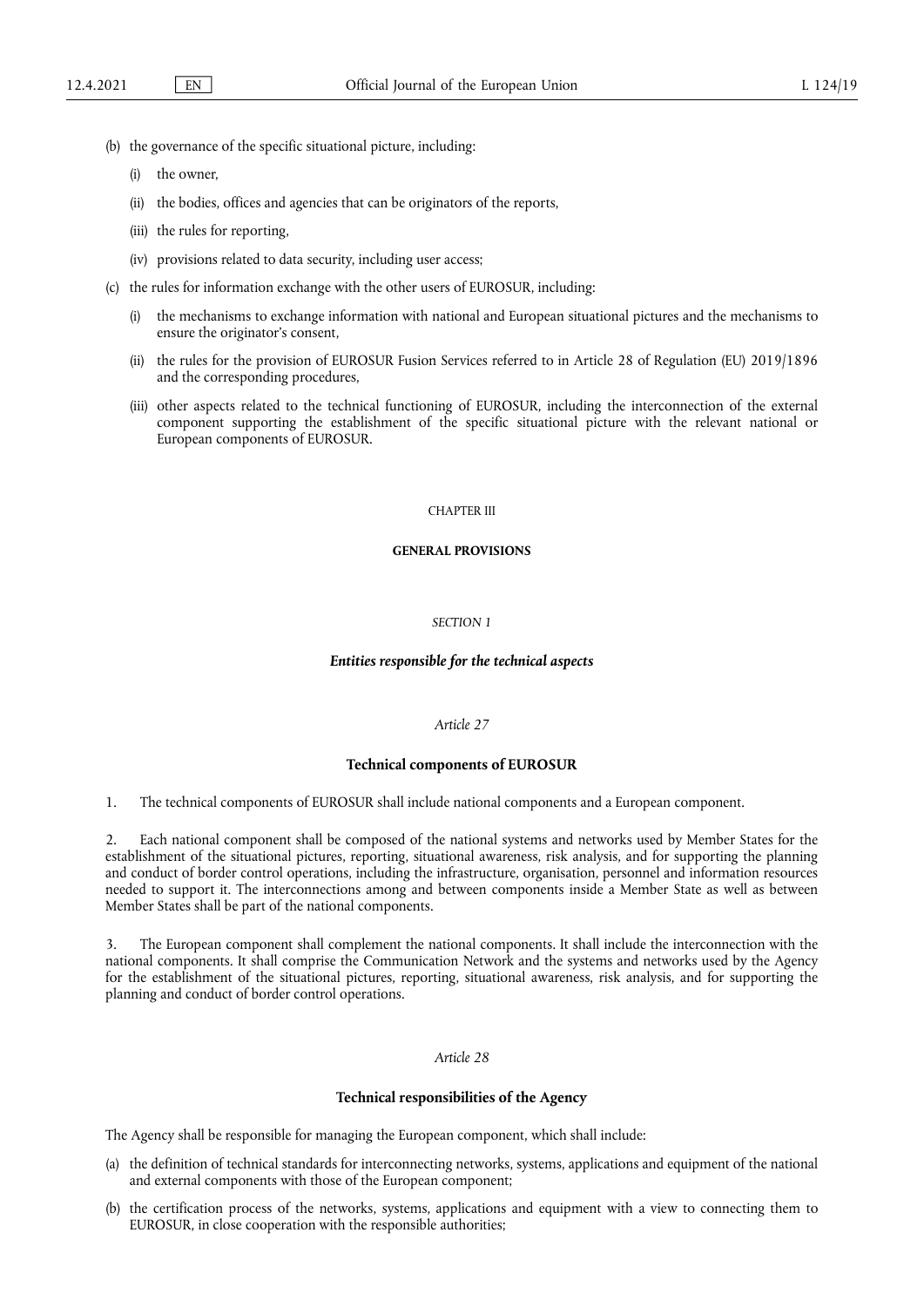- (c) the service management of the systems and networks used by the Agency for the establishment of the situational pictures, reporting, situational awareness and risk analysis and for supporting the planning and conduct of border control operations;
- (d) the reporting of the operation, the quality service and the service management aspects of the systems and networks referred to in point (c), as provided for in Article 23;
- (e) the data security of the European component.

#### **Technical responsibilities of the Member States**

- 1. Each Member State shall be responsible for:
- (a) managing its national component, including service management, ensuring the coordination of the connection of national systems and networks used for the establishment of the situational pictures, reporting, situational awareness, risk analysis and for supporting the planning and conduct of border control operations;
- (b) reporting the operation and the quality of service and the service management aspects of the systems and networks referred to in point (a), as provided for in Article 23;
- (c) the compliance with the technical standards established by the Agency;
- (d) the data security of the national component.
- 2. The national coordination centre shall:
- (a) support the coordination, planning and implementation of the national component;
- (b) contribute to the regular monitoring of the quality of service and quality of data, and report it to the Agency;
- (c) ensure the operational reporting on the systems and networks of the European component.

## *Article 30*

#### **External components**

1. An external component of EUROSUR shall be composed of the systems and networks, including the infrastructure, organisation, personnel and information resources needed to support it, that are not part of EUROSUR and which:

(a) exchange data and information with EUROSUR;

(b) support the establishment of a specific situational picture.

2. The interconnection of an external component to EUROSUR belongs to the external component. It shall be specified in the rules establishing the relevant specific situational picture.

## *SECTION 2*

## *Data security and data protection rules for EUROSUR*

# *Article 31*

#### **General principles of EUROSUR data security**

1. EUROSUR data security shall encompass the management and the technical activities necessary to achieve an appropriate level of protection for handling EUROSUR data and information, cope with the evolving threat environment and enable the various national bodies and agencies involved in EUROSUR and the Agency to fulfil their mission. EUROSUR data security shall include information assurance, physical security, personal security and industrial security.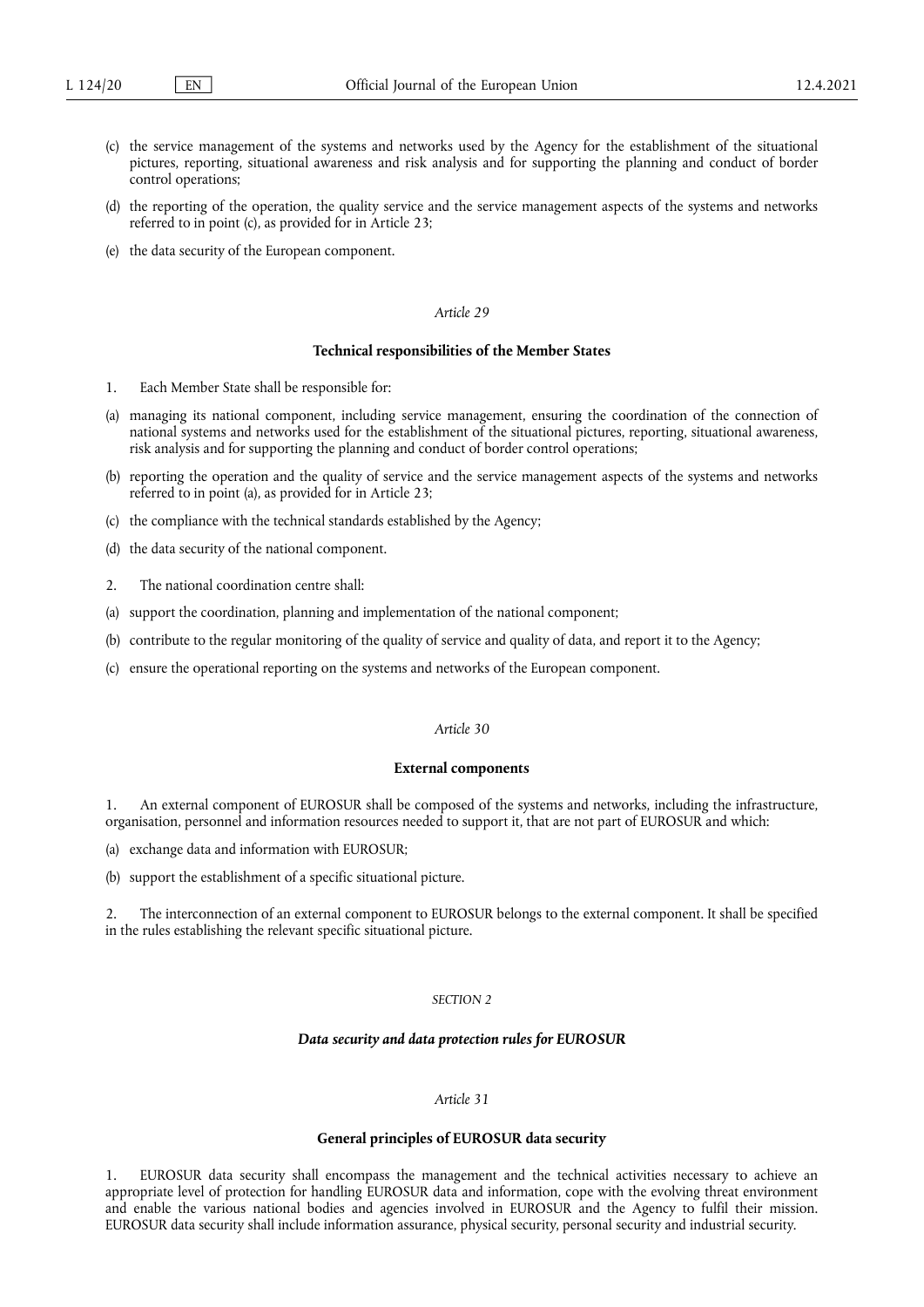- 2. EUROSUR data security shall comprise:
- (a) security risk management, including security controls and plans, and associated monitoring, evaluation, maintenance, improvement, reporting, awareness and training;
- (b) business continuity and disaster recovery, including impact assessment, continuity and recovery controls and plans, and associated monitoring evaluation, maintenance, improvement, reporting, awareness and training;
- (c) security incident response and cooperative response between the Agency and the Member States for security incidents;
- (d) security accreditation;
- (e) user access control;
- (f) data security related aspects of the planning of border operations and of the planning of information systems;
- (g) security aspects of the interconnections of components;
- (h) handling of classified information for the purpose of EUROSUR.

#### **Governance of EUROSUR data security**

1. The Agency shall ensure the overall security of EUROSUR, duly taking into account the need for oversight and integration of security requirements in each component of EUROSUR.

2. The Agency shall be responsible for the data security of the European component.

3. Each Member State shall be responsible for the data security of its national component.

4. The Agency and the Member States shall ensure alignment of the controls, the processes and the plans, so that the data security of EUROSUR is horizontally and effectively assured, based on a global security risk management process.

5. The responsibilities for the data security of the external component shall be set out in the agreements, arrangements and operational plans establishing the specific situational picture, as provided for in Article 26.

The Agency shall adopt standards laying down the security functional requirements and the security assurance requirements for controlling the access to, and handling of, technologies that provide security to EUROSUR.

Each Member State and the Agency shall ensure that the necessary steps are taken to comply with the standards referred to in paragraph 6, that adequate reasoning for fulfilment of the requirements and for controlling of the risks is documented and that any further requirements related to the security of the systems are met, taking full account of expert advice.

Each Member State and the Agency shall report in EUROSUR any security incident affecting the data security of EUROSUR as part of the reporting on data quality and quality of service.

9. Wherever the security of the Union or its Member States may be affected by the operation of EUROSUR:

- (a) the Agency shall immediately inform the relevant national coordination centres;
- (b) the executive director of the Agency may decide to take any appropriate measure to remedy the situation, in close coordination with the Member States concerned, including the disconnection of certain systems and networks from the European component of EUROSUR.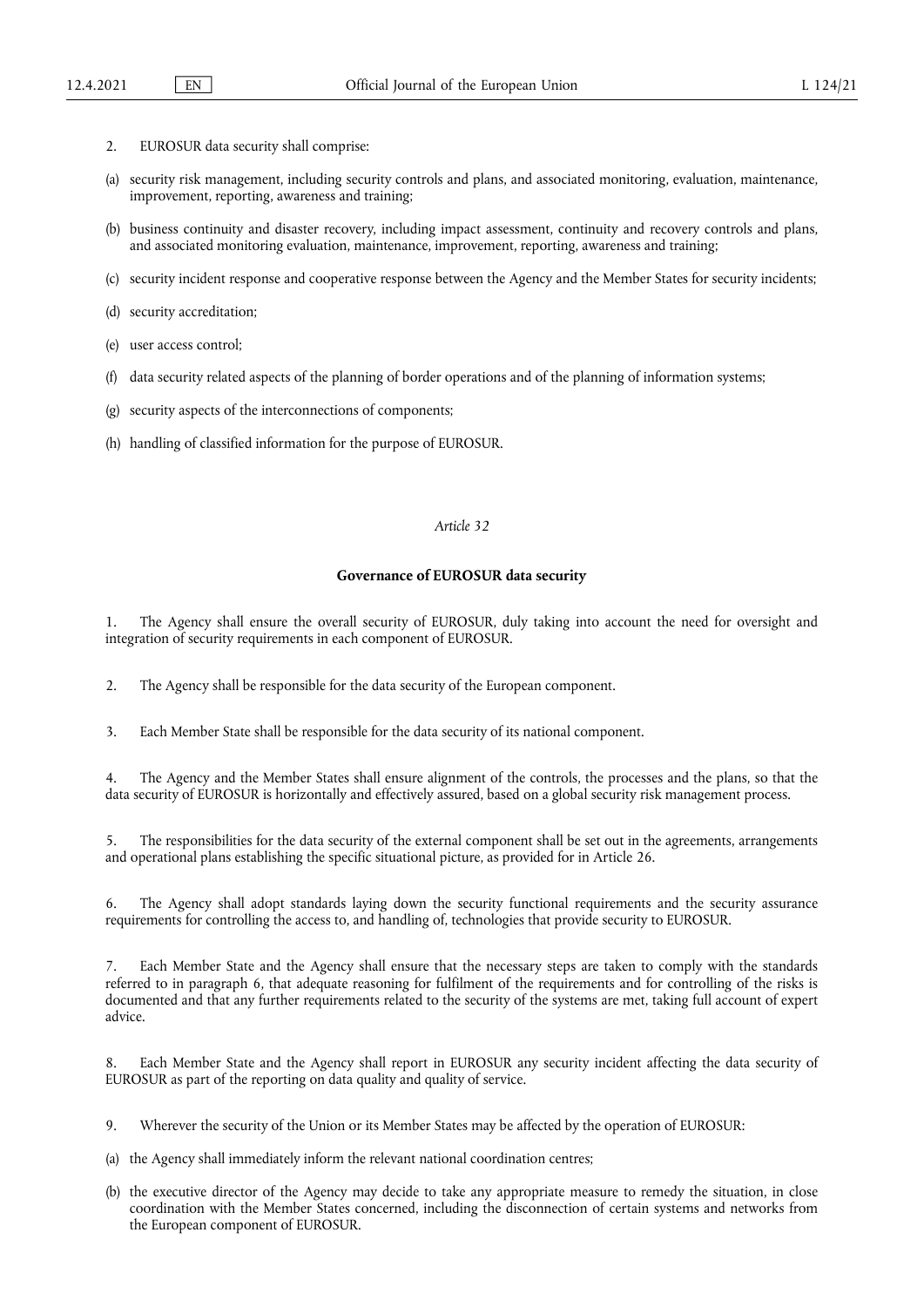## **Application of security rules in EUROSUR**

<span id="page-19-1"></span>1. When handling EUROSUR data and information, each Member State and the Agency shall ensure that security controls, processes and plans are in place, ensuring a degree of protection which shall at least be equivalent to that guaranteed by the Commission's rules on security set out in Decision (EU, Euratom) 2015/444 and Commission Decision (EU, Euratom) 2015/443 ( [16\).](#page-19-0)

2. Member States shall immediately inform the Commission and the Agency of the adoption of national security rules relevant for EUROSUR as referred to in paragraph 1.

3. Natural persons resident in third countries and legal entities established in third countries may deal with EUROSUR data only where they are subject, in those countries, to security rules ensuring a degree of protection at least equivalent to that guaranteed by the equivalent rules on security of the Commission.

4. The equivalence of security rules applied in a third country may be recognised in an agreement with that country.

5. As part of the implementation of the European component of EUROSUR, the Agency shall support the corresponding exchange of EUROSUR reports and the interconnection of national components both at unclassified level and at classified level.

# *Article 34*

## **Principles of security accreditation in EUROSUR**

The security accreditation activities shall be carried out in accordance with the following principles:

- (a) security accreditation activities and decisions are to be undertaken in a context of collective responsibility for the security of the Union and of the Member States;
- (b) efforts shall be made for decisions to be reached by consensus and for all relevant parties with an interest in security issues to be involved;
- (c) tasks shall be carried out in respect of relevant security rules and accreditation standards applicable to the Agency, the Member States' authorities and the Commission:
- (d) a permanent monitoring process shall ensure that security risks are known, security measures are defined to reduce such risks to an acceptable level in accordance with the basic principles and minimum standards set out in the applicable security rules and that these measures are applied in line with the concept of defence in depth. The effectiveness of such measures shall be continuously evaluated;
- (e) security accreditation decisions shall, following the process defined in the security accreditation strategy, be based on local security accreditation decisions taken by the respective national Security Accreditation Authorities (SAAs) of the Member States;
- (f) the technical security accreditation activities shall be entrusted to professionals who are duly qualified in the field of accrediting complex systems, who have an appropriate level of security clearance, and who shall act objectively;
- (g) security accreditation decisions shall be taken independently of the Agency and of the entities responsible for implementing the national components of EUROSUR. The data security accreditation authority for EUROSUR shall be, within the Agency, an autonomous body that takes its decisions independently;
- (h) security accreditation activities shall be carried out while reconciling the requirement for independence with the need for adequate coordination between the Agency and the national authorities responsible for implementing security provisions in Member States.

<span id="page-19-0"></span><sup>(</sup> [16\)](#page-19-1) Commission Decision (EU, Euratom) 2015/443 of 13 March 2015 on Security in the Commission (OJ L 72, 17.3.2015, p. 41).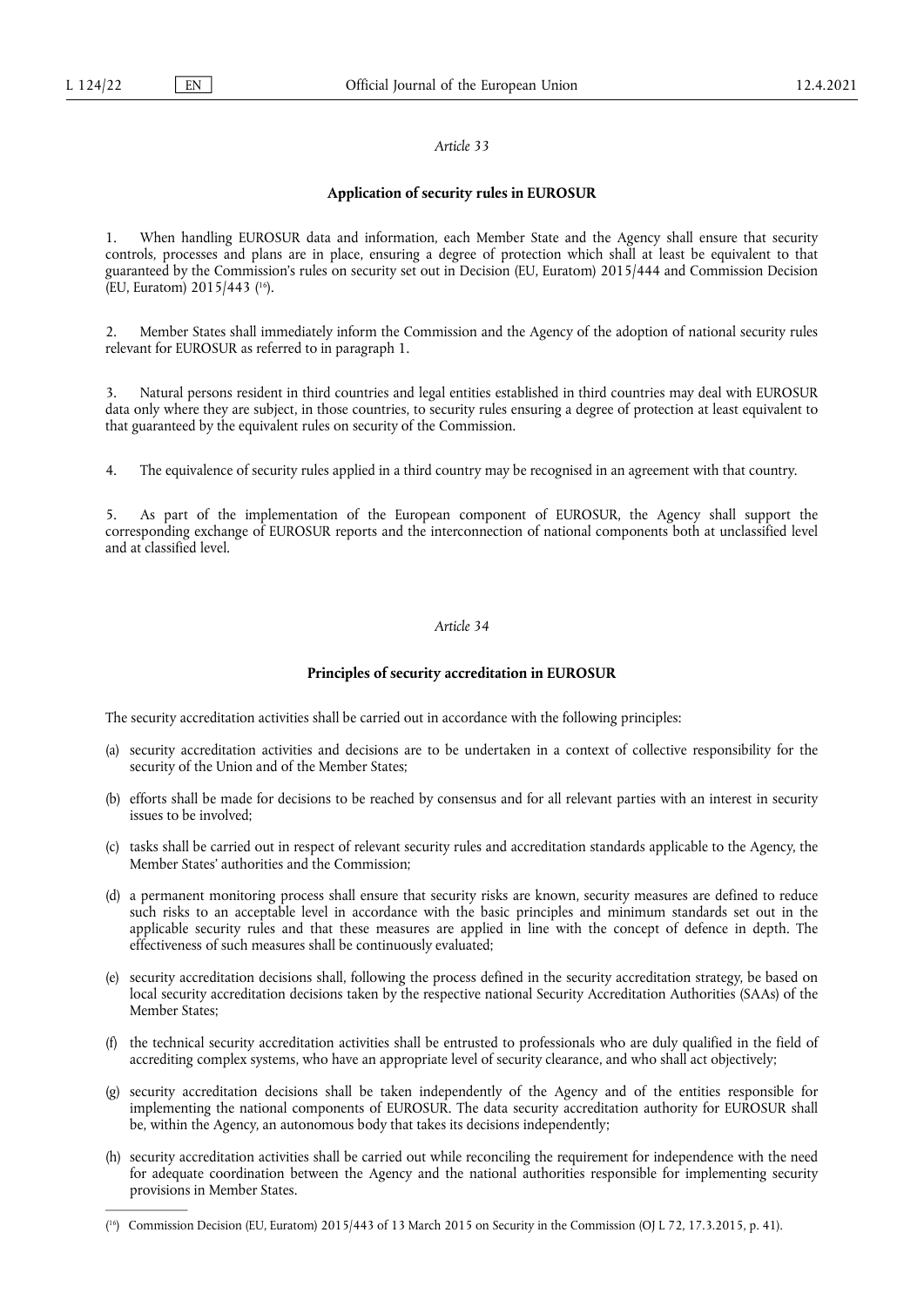#### **EUROSUR Security Accreditation Board**

1. A EUROSUR Security Accreditation Board ('the Accreditation Board') is established within the Agency.

2. As security accreditation authority, the Accreditation Board shall, with regard to security accreditation for EUROSUR, be responsible for:

- (a) defining and approving a security accreditation strategy for EUROSUR including the European component;
- (b) Member States shall report to the Accreditation Board regarding the accreditation of their national components, so as to ensure that the Accreditation Board can take relevant interconnection decisions;
- (c) taking security accreditation decisions for the European component, taking into account the advice provided by national entities competent in security matters and the overall security risks;
- (d) approving relevant documentation relating to security accreditation;
- (e) advising, within its field of competence, the Agency and the Member States in the establishment of security operating procedures ('SecOps'), and providing a statement with its concluding position;
- (f) examining and approving the security risk assessment cooperating with the Agency, Member States and the Commission to define risk mitigation measures;
- (g) checking the implementation of security measures in relation to the security accreditation of the European component by undertaking or sponsoring security assessments, inspections or reviews;
- (h) endorsing the selection of approved products and measures and of approved cryptographic products used to provide security for the European component of EUROSUR and for interconnection;
- (i) approving or, where relevant, together with the relevant entity competent in security matters, participating in the joint approval of:
	- (i) the interconnection of the European component with national components,
	- (ii) the interconnection of the external components to EUROSUR;
- (j) agreeing with the relevant Member State the procedures relating to access control;
- (k) on the basis of the security risk reports, informing the Agency of its risk assessment and providing advice to the Agency on residual security risk treatment options for a given security accreditation decision;
- (l) carrying out the consultations which are necessary to perform its tasks.

3. In the security accreditation strategy referred to in point (a) of paragraph 2, the Accreditation Board shall set out the following:

- (a) the scope of the activities necessary to perform and maintain the accreditation of the European component of EUROSUR, and their potential interconnection with other components;
- (b) a security accreditation process for the European component with a degree of detail commensurate with the required level of assurance and clearly stating the approval conditions;
- (c) the role of relevant stakeholders involved in the accreditation process;
- (d) an accreditation schedule compliant with the deployment of the EUROSUR standards, in particular as regards the deployment of infrastructure, service provision and evolution;
- (e) the principles of the security accreditation of the national components to be performed by national entities of the Member States competent in security matters;
- (f) the provisions related to data security of the external components of EUROSUR.

4. The Accreditation Board shall perform its tasks independently when handling files, performing system security audits, preparing decisions and organising its meetings.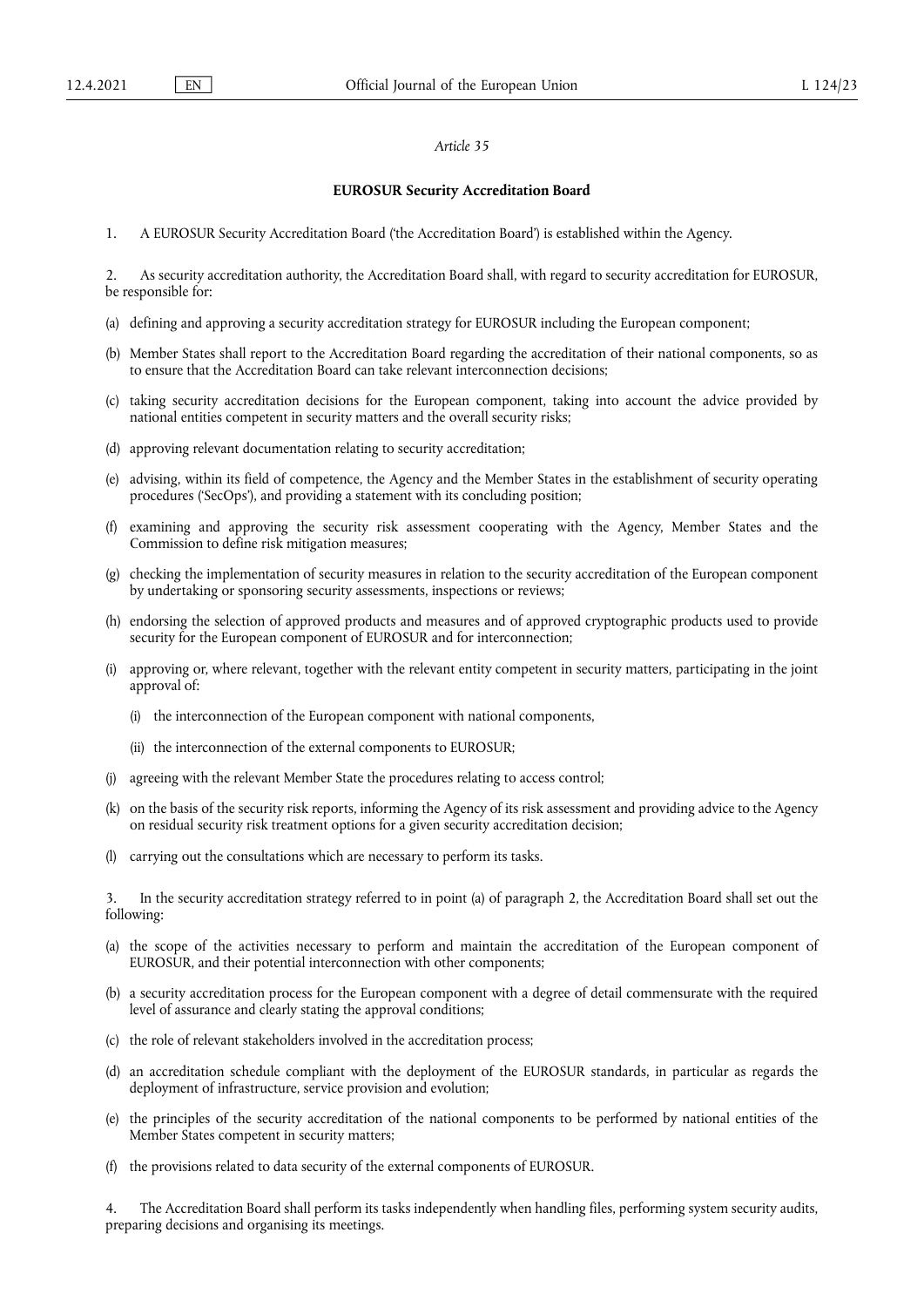#### **Functioning of the Security Accreditation Board**

1. The Accreditation Board shall be composed of one representative per Member State and two representatives from the Commission.

- 2. The security officer of the Agency shall be a designated secretary of the Accreditation Board.
- 3. The Accreditation Board shall establish its rules of procedure and appoint its chairperson.
- 4. If there is no consensus, the Accreditation Board shall have recourse to majority voting.
- 5. The Accreditation Board may set up subgroups to investigate technical matters.

6. The Accreditation Board shall keep the management board of the Agency and the executive director of the Agency and the Commission informed of any of its decisions.

## *Article 37*

#### **Role of Member States and the Agency with regard to the Accreditation Board**

Member States and the executive director of the Agency shall:

- (a) transmit to the Accreditation Board all information they consider relevant for the purposes of security accreditation;
- (b) permit duly authorised persons appointed by the Accreditation Board to have access to any classified information and to any areas/sites related to the security of systems falling within their jurisdiction, in accordance with their national laws and regulations, and without any discrimination on ground of nationality, including for the purposes of security audits and tests as decided by the Accreditation Board;
- (c) be responsible for the accreditation of their components of EUROSUR, and report, to this end, to the Accreditation Board.

# *Article 38*

#### **User access**

1. Without prejudice to Article 35, the entity responsible for a component of EUROSUR shall manage user access to its systems networks and application.

2. In case a national staff member would be given direct access to a system or application of the Agency used for the purpose of EUROSUR, the Agency shall coordinate access rights with the relevant National Coordination Centre.

3. In case, an Agency staff member would be given direct access to a national system or application used for the purpose of EUROSUR, the responsible Member State shall coordinate access rights with the executive director of the Agency.

## *Article 39*

# **Data security of the external components of EUROSUR**

1. The external components may be connected to EUROSUR only if their data security is equivalent to the data security of EUROSUR.

2. The rules for establishing and sharing a specific situational picture referred to in Article 26 shall include provisions for data security, specifying the type of information that may be exchanged and the level of classification.

Any interconnection of an external component to EUROSUR shall be subject to the prior approval of the Accreditation Board.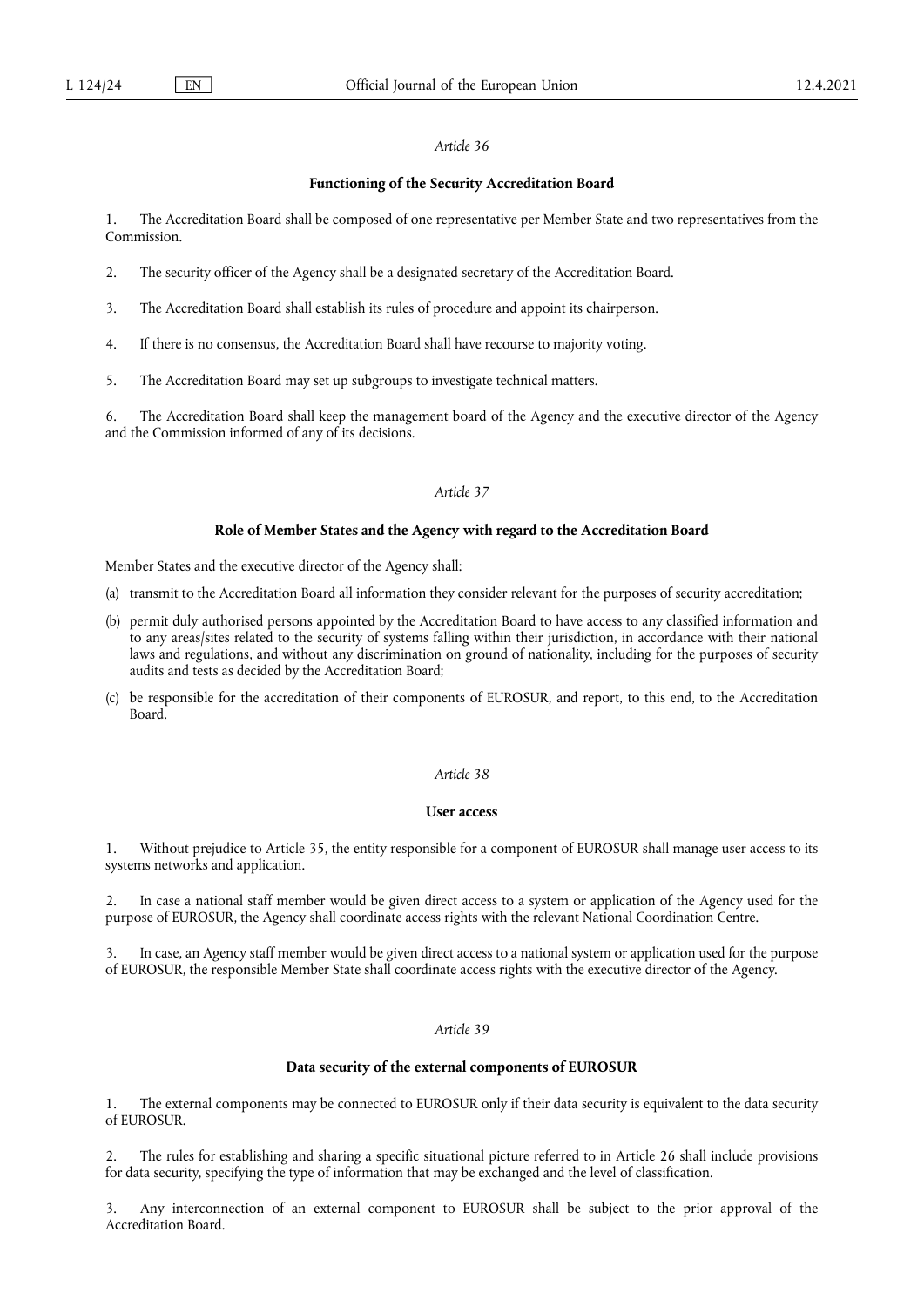# **Data protection rules for EUROSUR**

1. Although data processed by EUROSUR may exceptionally contain information relating to indirectly identifiable natural persons, such data shall not be processed in the framework of EUROSUR to identify these natural persons.

2. Where the processing of information in EUROSUR exceptionally requires the processing of personal data other than ship and aircraft identification numbers, these personal data shall be deleted as soon as the purpose for which they have been collected has been achieved.

## *Article 41*

# **Entry into force**

This Regulation shall enter into force on the twentieth day following that of its publication in the *Official Journal of the European Union*.

> This Regulation shall be binding in its entirety and directly applicable in the Member States in accordance with the Treaties.

Done at Brussels, 9 April 2021.

*For the Commission The President* Ursula VON DER LEYEN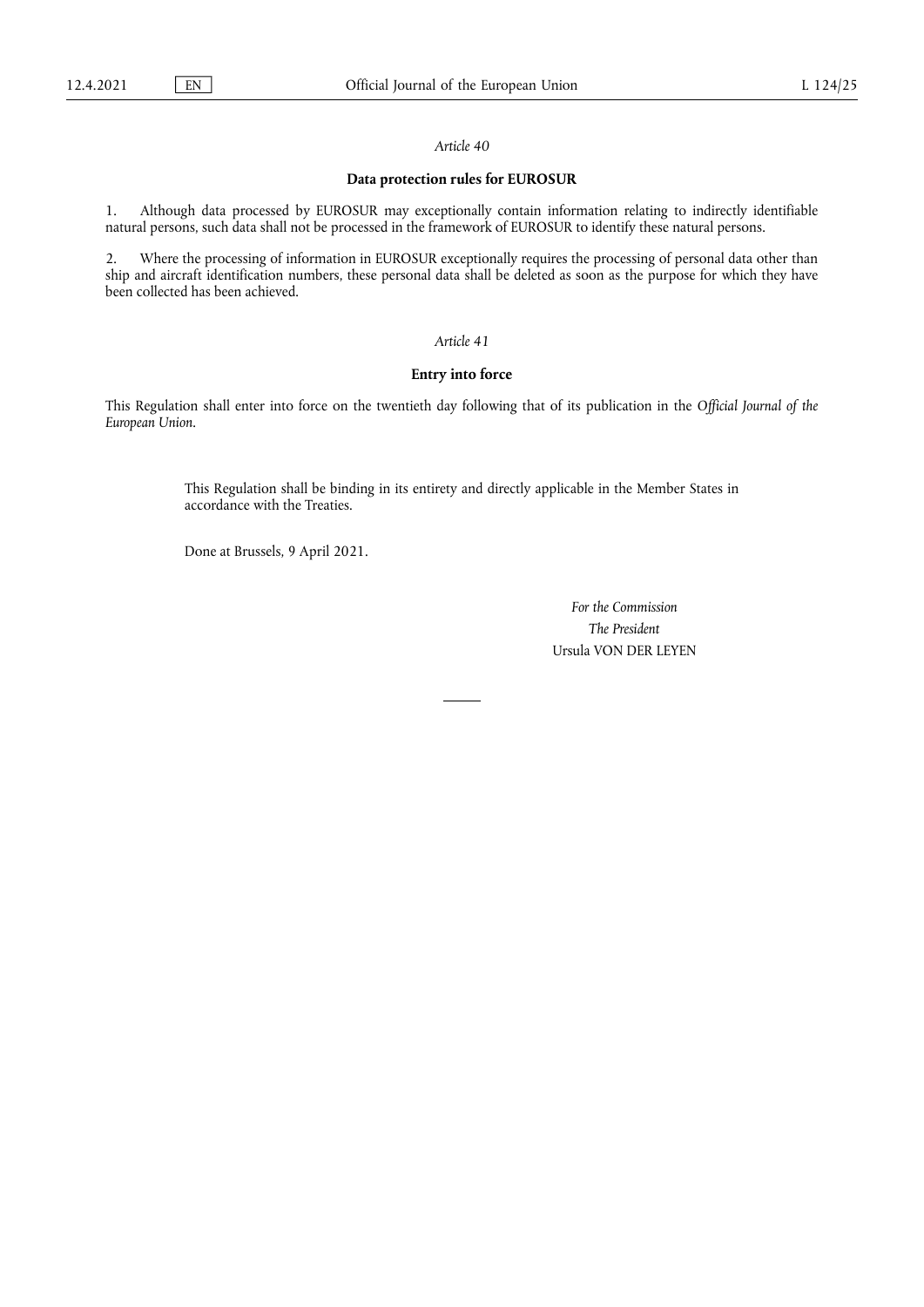## *ANNEX 1*

# **List of indicators**

## 1. **INDICATOR ON REFUSALS OF ENTRY**

The fifteenth day of each month each national coordination centre shall report the number of refusals of entry during the last month, per border crossing points.

This indicator shall be broken down into the following subindicators:

- (a) nationality of the third-country nationals concerned;
- (b) country of origin;
- (c) last country of embarkation (for ports and airports, not counting transit);
- (d) age group;
- (e) gender;
- (f) breakdown of the reasons of refusal in accordance with Annex V, part B of Regulation (EU) 2016/399;
- (g) grounds for refusing, revoking or annulling ETIAS travel authorisations;
- (h) number of decisions of refusal of entry issued for the same persons with the same identity;
- (i) number of decisions of refusal of entry issued for the same persons using multiple identities.

### 2. **INDICATOR ON ILLEGAL STAYS**

The fifteenth day of each month, each national coordination centre shall report the number of third-country nationals who have been detected by national authorities while not fulfilling, or no longer fulfilling, the conditions for stay or residence in the Member State during the last month, whether they were detected inland or while trying to exit the territory.

This indicator shall be broken down into the following subindicators:

- (a) nationality of the third-country nationals concerned;
- (b) age group;
- (c) gender;
- (d) number of unaccompanied minors;
- (e) reason (e.g. visa over-stayers, expired residence permit etc.);
- (f) type of control when detected (border control, police check inland, crime prevention operations, traffic control;
- (g) main areas of detection.

When this information is available, each national coordination centre shall report the corresponding indicators related to unauthorised secondary movement.

# 3. **INDICATOR ON FLOWS**

1. The fifteenth day of each month, each national coordination centre shall report the number of passengers during the last month, per border crossing point.

When this information is available, this indicator shall be broken down into the following subindicators:

- (a) nationality;
- (b) destination: entry or exit of Schengen area.
- 2. The fifteenth day of each month, each national coordination centre shall report:
	- (a) per land border crossing point, the number of vehicles;
	- (b) per maritime border crossing point (ports), the number of vessels;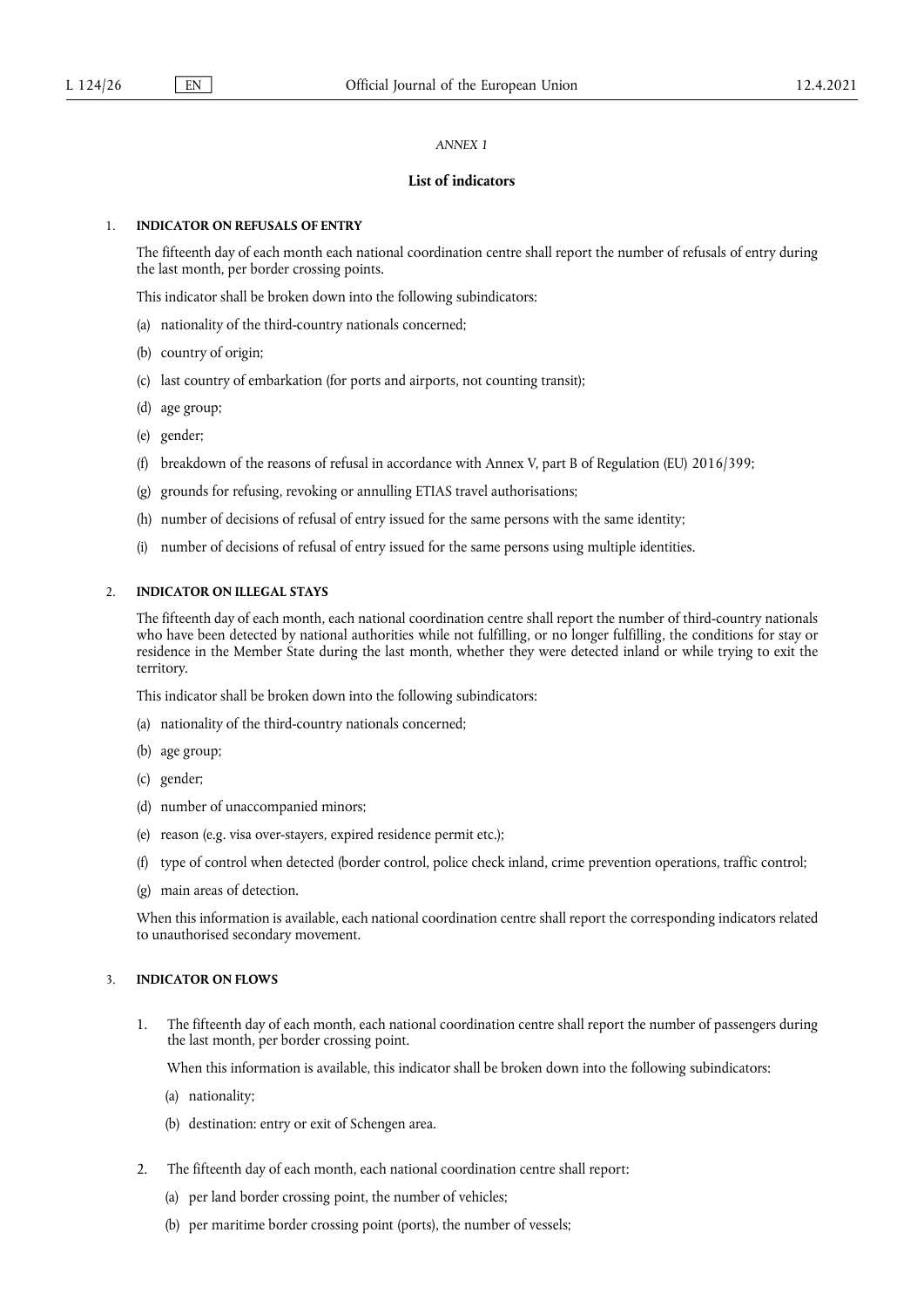(c) per air border crossing points (airports), the number of external flights.

When this information is available, these indicators shall be broken down into destination: entry or exit of Schengen area.

## 4. **INDICATORS ON THE SMUGGLING OF GOODS**

# 4.1. **Drugs**

Drugs seizures shall be divided into the following categories:

- (1) Cannabis
- (2) Heroin
- (3) Other opioids
- (4) Cocaine
- (5) Amphetamine-type stimulants (including amphetamine and methamphetamine)
- (6) MDMA (ecstasy)
- (7) New psychoactive substances
- (8) Other illicit drugs.

The fifteenth day of each month, for each border section, the national coordination centre shall report for the past month:

- (a) the overall quantity seized per category;
- (b) the number of seizures per category;
- (c) the breakdown per origin if established;
- (d) the breakdown per provenance if established;
- (e) the breakdown by destination (entry or exit of Schengen or unknown) and per category;
- (f) the breakdown per type of border control activity (border surveillance or check at border crossing point) and per category;
- (g) national authority that detected the drugs;
- (h) the overall number of perpetrators apprehended;
- (i) value of seized substances.

# 4.2. **Trafficking of vehicles**

Trafficking of vehicles shall be divided into the following categories:

- (1) Stolen passenger cars
- (2) Stolen vans
- (3) Stolen lorries
- (4) Stolen construction and agricultural machinery
- (5) Other stolen vehicles
- (6) Stolen vehicle parts
- (7) Falsified vehicle registration documents.
- The fifteenth day of each month, for each border section, the national coordination centre shall report:
- (a) the number of seizures per category;
- (b) the overall quantity seized per category;
- (c) the breakdown per origin if established;
- (d) the breakdown per destination (entry or exit of Schengen or unknown) and per category;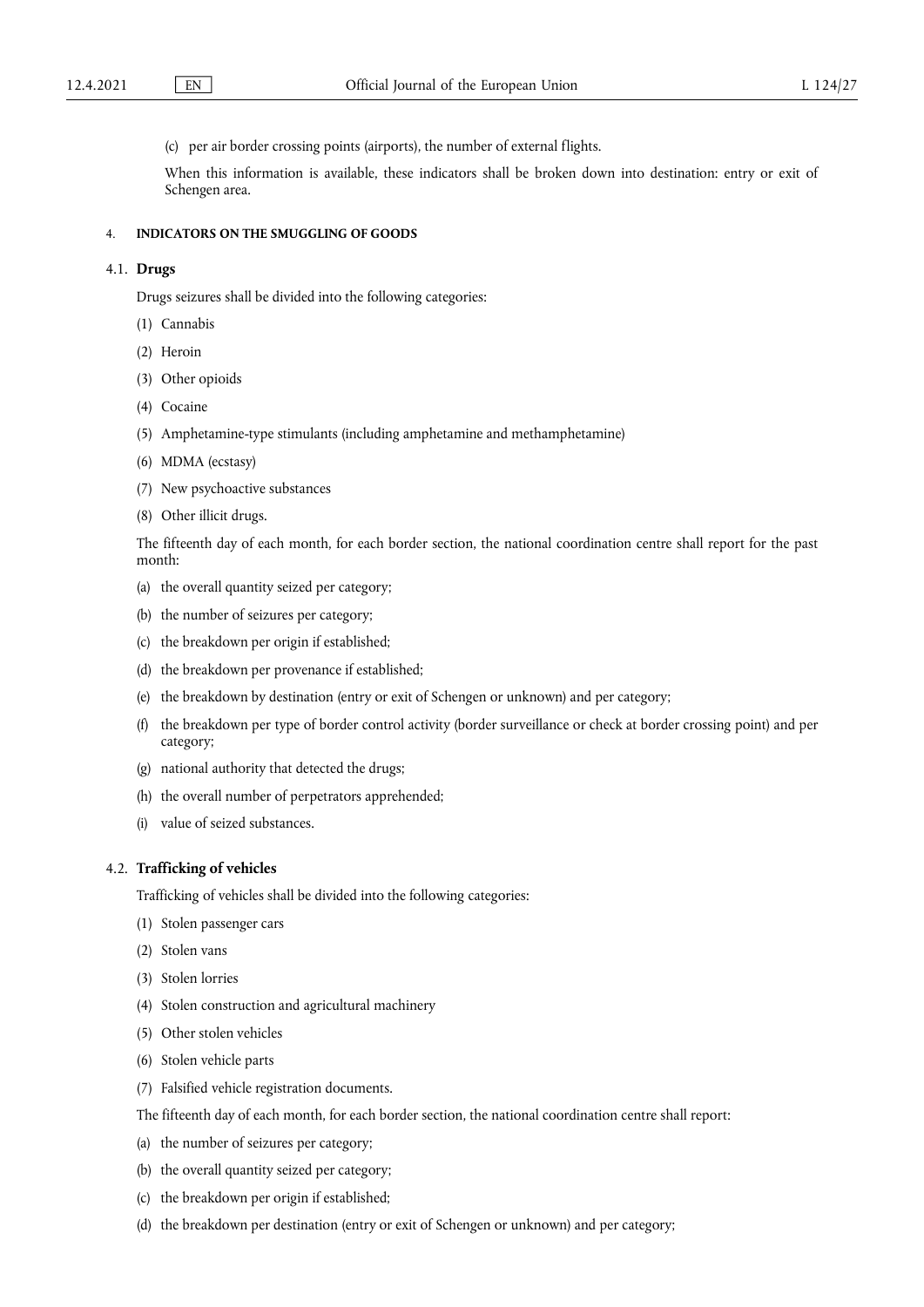- (e) the breakdown per type of border control activity (border surveillance or check at border crossing point) per category;
- (f) the total number of perpetrators apprehended.

#### 4.3. **Weapons and explosives**

Indicators on weapons and explosives shall be divided into the following categories:

<span id="page-25-1"></span>(1) Firearms [\(](#page-25-0) 1 )

Firearms can be divided in the following subcategories as available:

- (a) Handgun: revolver
- (b) Handgun: pistol
- (c) Long firearm: rifle
- (d) Long firearm: shotgun
- (e) Long firearm: machine gun/100 % automatic
- (f) Long firearm: other
- (g) Heavy firearm (anti-tank, rocket launcher, mortar, etc.).
- (2) Essential components of firearms
- (3) Non-lethal weapons: alarm and signal weapons (not convertible into firearms)
- (4) Non-lethal weapons: airsoft weapons
- (5) Non-lethal weapons: deactivated firearms
- (6) Explosives
- (7) Ammunition
- (8) Other weapons.

The fifteenth day of each month, for each border section, the national coordination centre shall report:

- (a) the number of seizures per category;
- (b) the overall quantity seized per category;
- (c) the breakdown per origin if established;
- (d) the breakdown per destination (entry or exit of Schengen or unknown) and per category;
- (e) the breakdown per type of border control activity (border surveillance or check at border crossing point) per category;
- (f) the breakdown by transport mode:
	- (1) Container
	- (2) Lorry or commercial vehicle
	- (3) Passenger car
	- (4) Bus or coach
	- (5) Train
	- (6) Commercial aviation
	- (7) General aviation
	- (8) Freight and postal parcels
	- (9) Pedestrian;
- (g) national authorities that detected the weapons and/or explosives;
- (h) the total number of perpetrators apprehended.

<span id="page-25-0"></span>[<sup>\(</sup>](#page-25-1) 1 ) Including salute and acoustic weapons, as well as convertible alarm and signal weapons.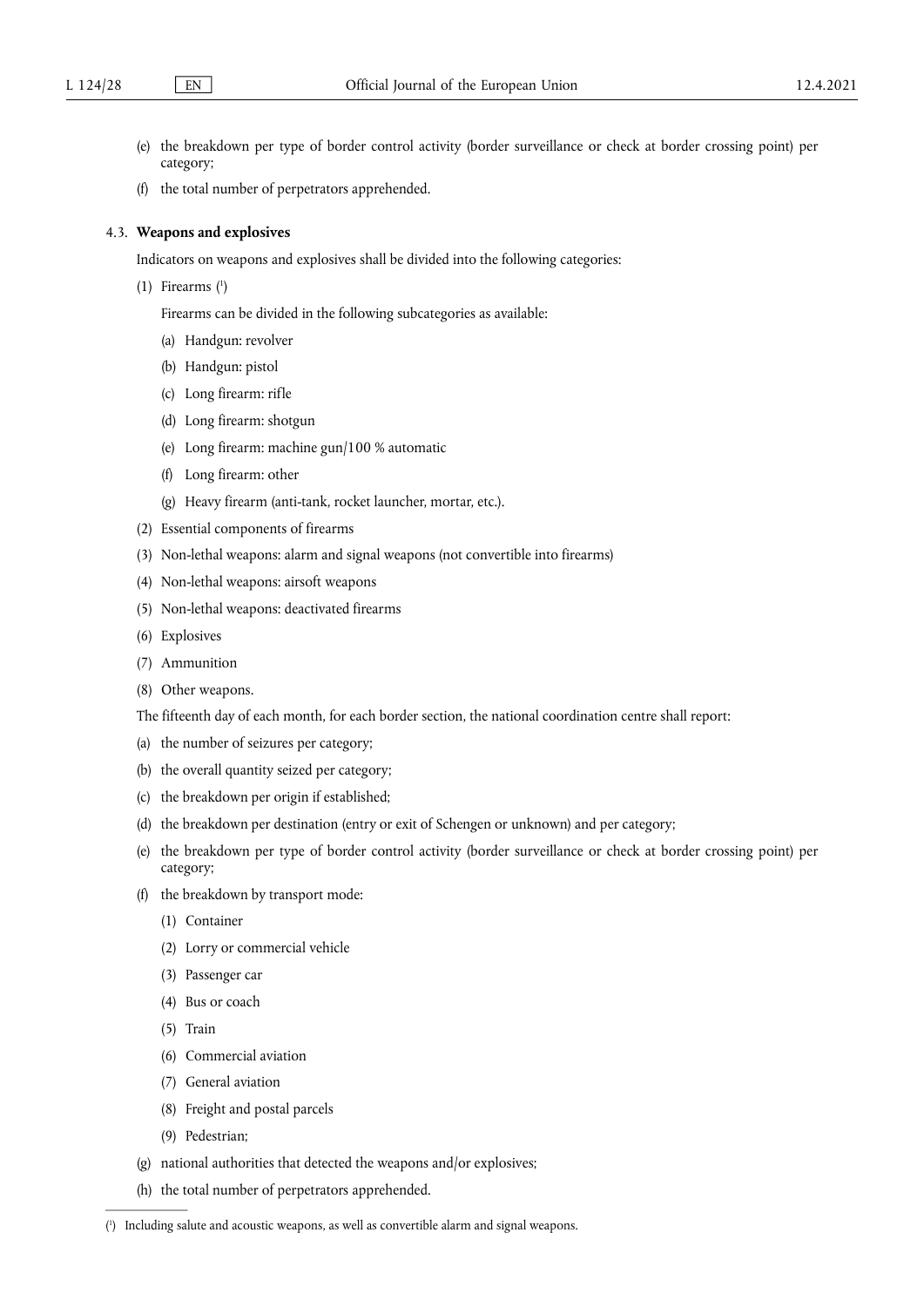# 4.4. **Other goods**

Indicators on other goods can be divided into the following categories:

- (1) Tobacco
- (2) Cigarettes
- (3) Alcohol
- (4) Energy products (fuels)
- (5) Illicit trafficking of cultural objects
- (6) Other goods.

The fifteenth day of each month, for each border section, the national coordination centre shall report:

- (a) the number of seizures per category;
- (b) the overall quantity seized per category;
- (c) the breakdown by origin and per category if established;
- (d) the breakdown per provenance if established;
- (e) the breakdown per destination (entry or exit of Schengen or unknown) per category;
- (f) the breakdown by type of border control activity and per category (check at border crossing point, border surveillance);
- (g) national authority that detected the goods;
- (h) the total number of perpetrators apprehended;
- (i) value of seized goods.

## 5. **INDICATOR ON OTHER CROSS-BORDER CRIMES**

Other cross-border crimes shall be divided into the following categories:

- (1) Abduction of a minor
- (2) Attacks, threats to the staff of the European Border and Coast Guard (national authorities or the Agency staff)
- (3) Hijacking of means of transport
- (4) Others.

The fifteenth day of each month, for each border section, the national coordination centre shall report:

- (a) the number of cases per category;
- (b) the breakdown by type of border control activity (check at border crossing point, border surveillance) and per category;
- (c) national authorities that detected the case;
- (d) the total number of perpetrators apprehended.

# 6. **OTHER INDICATORS DERIVED FROM SINGLE EVENT REPORTING**

The fifteenth day of each month, for each border section, the Agency shall establish monthly indicators.

These indicators shall cover:

- (1) unauthorised border crossings based on the single event reports referred to in Annex 2 paragraph 1;
- (2) search and rescue events, based on the single event reports referred to in Annex 2 paragraph 8;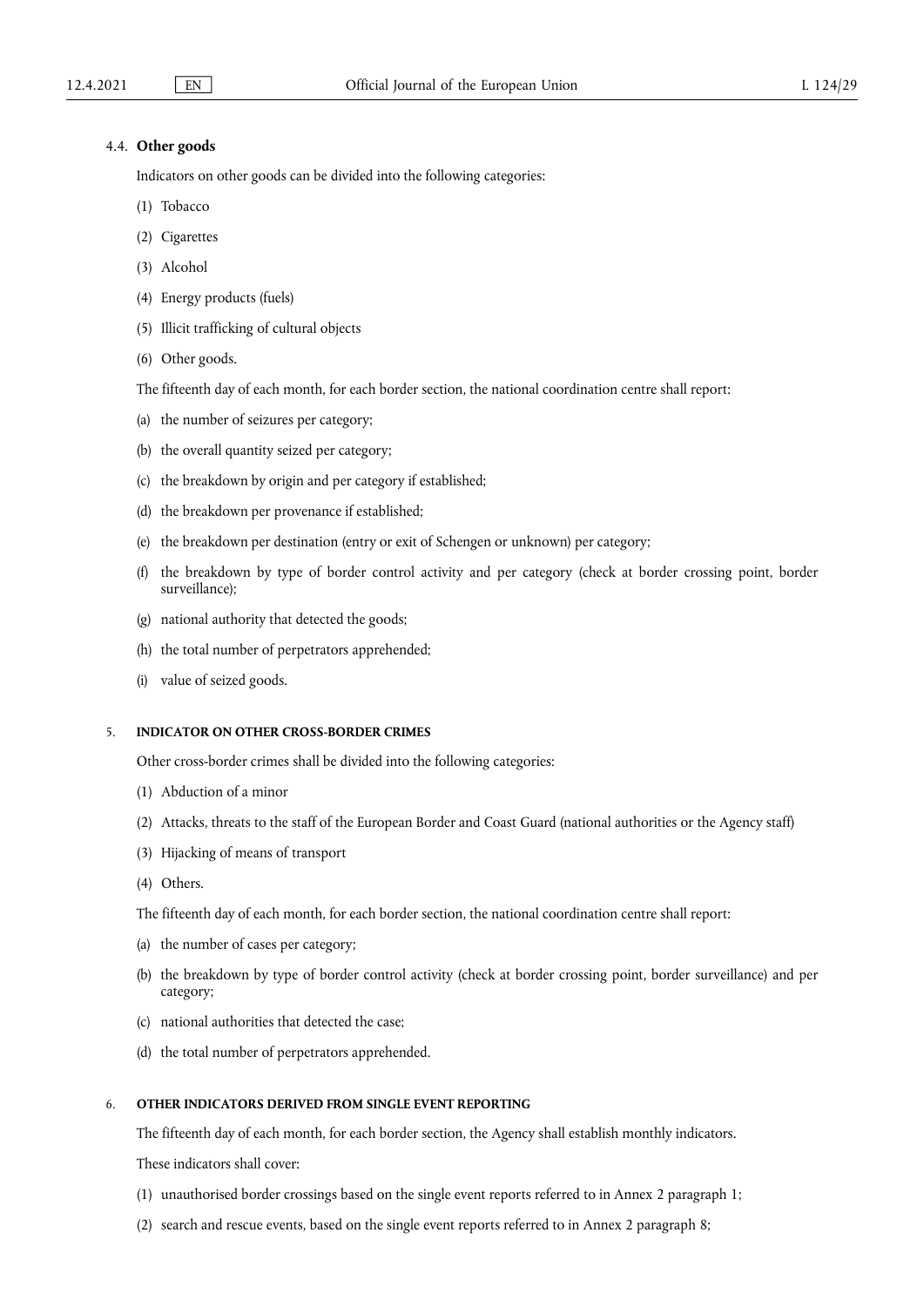(3) facilitation and trafficking in human beings, based on the single event reports referred to in Annex 2 paragraph 2;

(4) document fraud based on the single event reports referred to in Annex 2 paragraph 4.

The Agency may establish other indicators based upon available information, which are deemed relevant for risk analysis or situational awareness.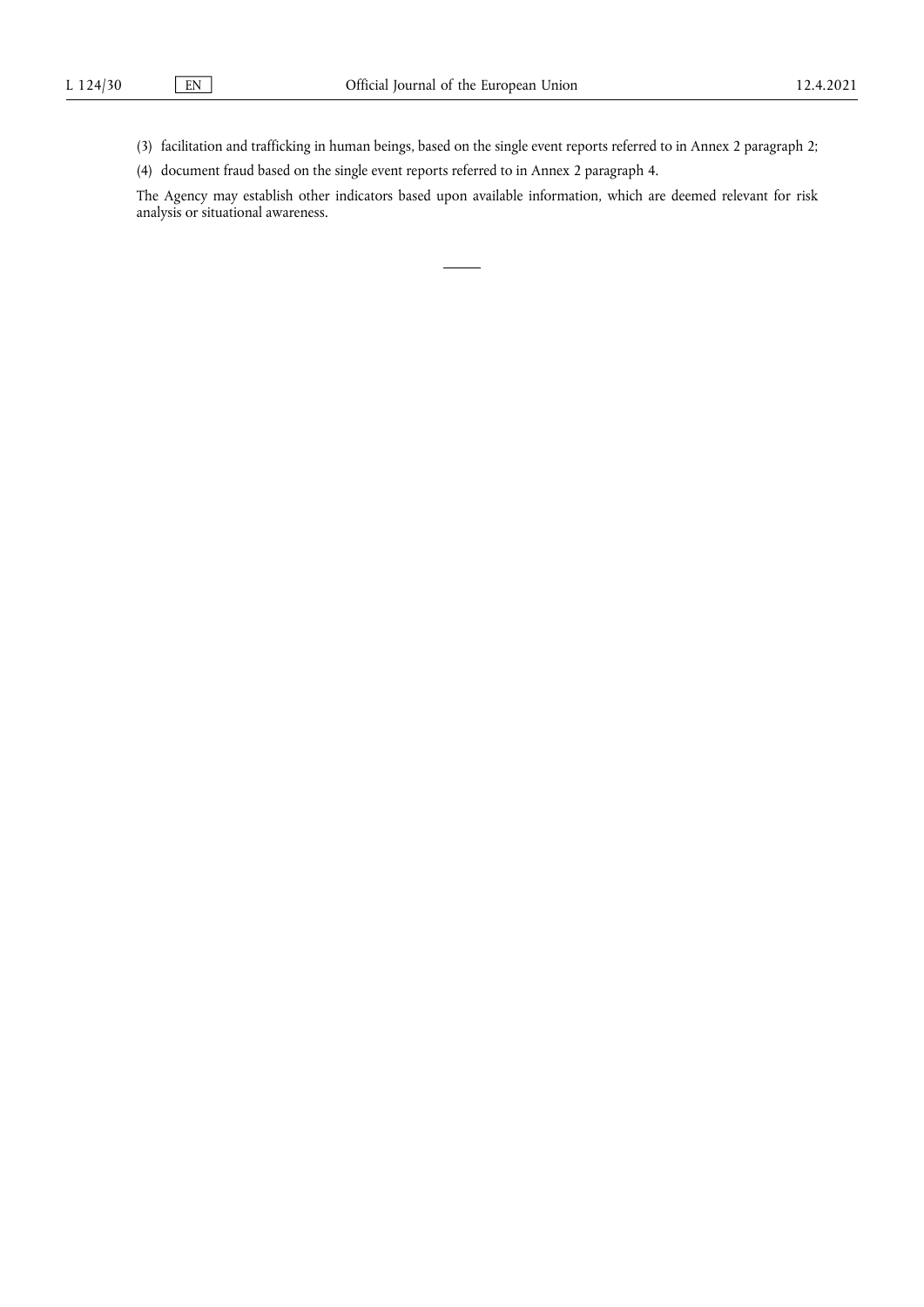## *ANNEX 2*

#### **Cases of single event reporting and corresponding information**

The reporting of single events in EUROSUR consists in linking different building blocks of information, listed below, that help describe the situation at EU external borders.

The first report shall contain the set of information collected to trigger the first reaction. Based on this first report the various parties to EUROSUR shall endeavour to complement this information as provided for in this annex.

#### 1. **SINGLE EVENT REPORTING OF UNAUTHORISED BORDER CROSSING, OR SUSPICION TO ATTEMPT AN UNAUTHORISED BORDER CROSSING**

The national coordination centre shall report any event related to unauthorised border crossing. The report on unauthorised border crossing can be linked to facilitation or trafficking in human being as provided for in paragraph 2 and to search and rescue event in line with paragraph 8.

The first report on the event shall be sent no later than 24 hours after the event is detected.

The originators and the owners shall endeavour to report the following information as available.

## 1.1. **Type of event**

- (a) attempt or actual illegal border crossing;
- (b) open or clandestine crossing.

#### 1.2. **Circumstances of the event**

- (a) time and position;
- (b) destination (entry or exit of Schengen or unknown);
- (c) last country of embarkation (only applicable on entry for maritime and air border sections ports and airports);
- (d) country of destination;
- (e) purpose of illegal border-crossing;
- (f) circumstances of detection:
	- (1) during a check at border crossing point,
	- (2) during a border surveillance operation,
	- (3) other (secondary movement, pre-frontier area);
- (g) attempts to hide from the border control;
- (h) means of transport:
	- (1) Flight (a report on the flight shall be linked to the report as provided for in paragraph 7)
	- (2) Vessel (a report on the vessel shall be linked to the report as provided for in paragraph 1, or to the search and rescue case as provided for in paragraph 6)
	- (3) Container
	- (4) Lorry or commercial vehicle
	- (5) Passenger car
	- (6) Bus or coach
	- (7) Train
	- (8) Pedestrian.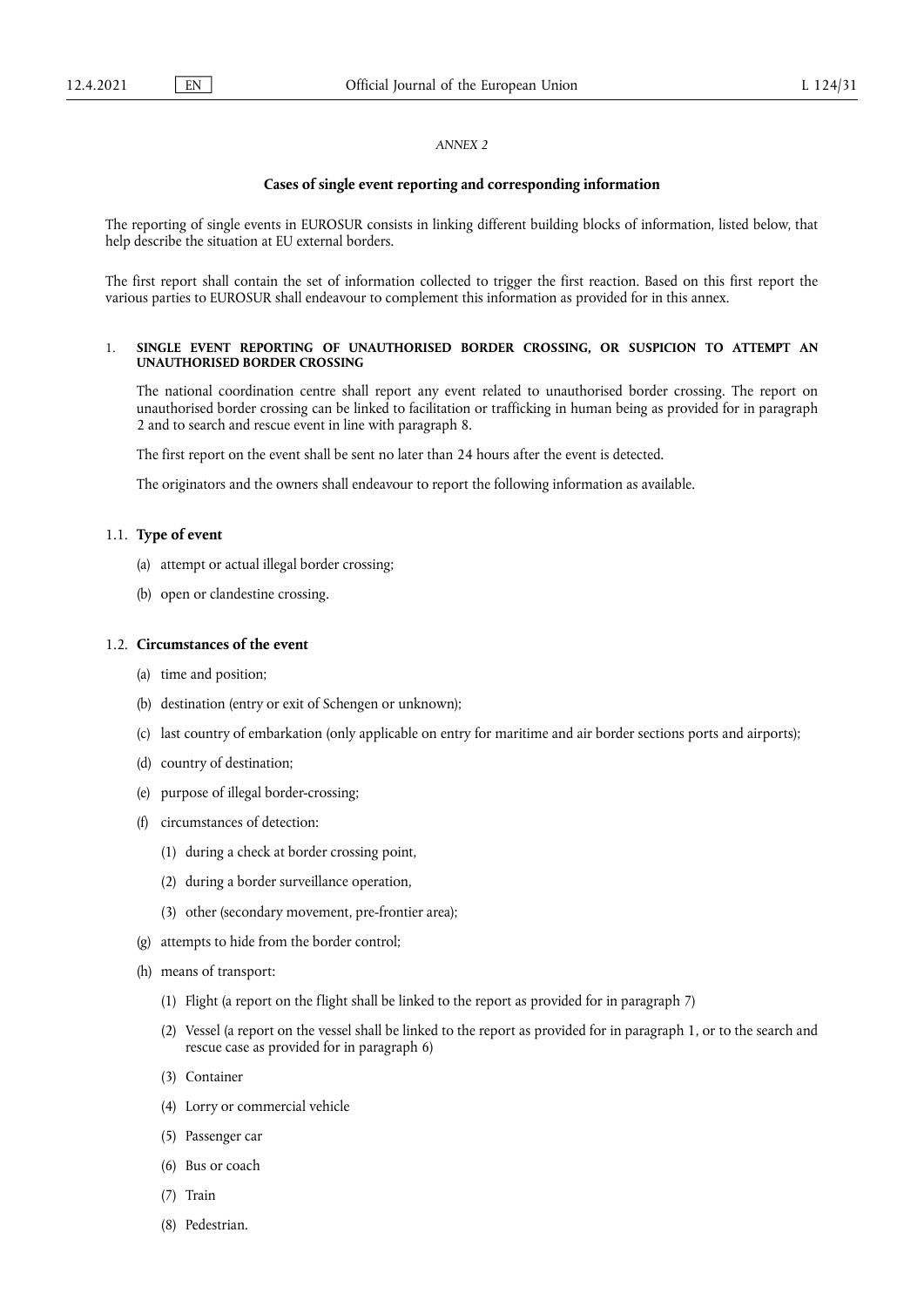# 1.3. **Persons involved**

- (a) total numbers of persons involved;
- (b) number of minors;
- (c) number of persons in need of international protection;
- (d) breakdown by nationalities (supposed/confirmed), citizenships;
- (e) age group.

## 2. **SINGLE EVENT REPORTING OF FACILITATION OR TRAFFICKING IN HUMAN BEINGS, OR SUSPICION TO ATTEMPT FACILITATION OR TRAFFICKING IN HUMAN BEINGS**

The national coordination centre shall report any event of facilitation, or suspicion to attempt facilitation, and of trafficking, or suspicion to attempt trafficking of human beings.

The first report on the event shall be sent no later than 24 hours after the event is detected.

The event can be linked to an event related to unauthorised border crossing.

The originators and the owners shall endeavour to report the following information, as available:

## 2.1. **Type of event**

- (a) facilitation, trafficking in human being;
- (b) stage (suspicion, attempt, committed).

# 2.2. **Circumstances of the event**

- (a) time and location;
- (b) destination (entry or exit of Schengen or unknown);
- (c) circumstances of detection:
	- (1) during a check at border crossing point,
	- (2) during a border surveillance operation,
	- (3) other (secondary movement, pre-frontier area);
- (d) means of transport:
	- (1) Flight (a report on the flight shall be linked to the report as provided for in paragraph 7)
	- (2) Vessel (a report on the vessel shall be linked to the report as provided for in paragraph 1, or to the search and rescue case as provided for in paragraph 6)
	- (3) Container
	- (4) Lorry or commercial vehicle
	- (5) Passengers car
	- (6) Bus or coach
	- (7) Train
	- (8) Pedestrian.

# 2.3. **Perpetrators**

- (a) total numbers of persons involved;
- (b) age groups:
- (c) break down by nationalities (supposed/confirmed), and countries of origin;
- (d) form of exploitation (sexual, labour, other).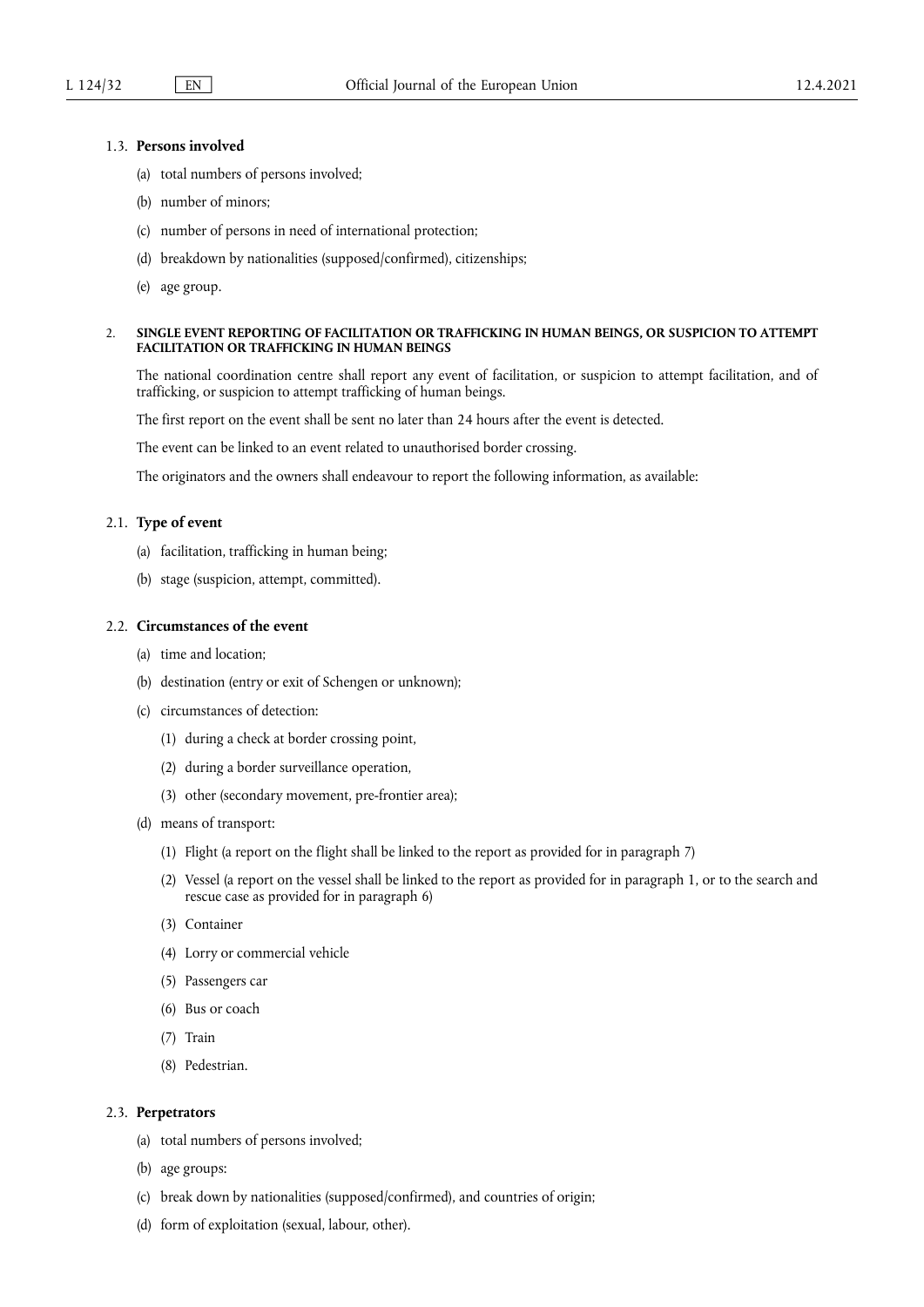## 2.4. **Victims (if the event is not related to an unauthorised border crossing)**

- (a) total numbers of victims;
- (b) number of minors;
- (c) number of un-accompanied minors and number of persons in need of international protection;
- (d) the breakdown of victims per transit countr(ies);
- (e) breakdown by nationalities (supposed/confirmed) and countries of origin.

#### 2.5. **Motivation and modus operandi**

- (a) modus operandi;
- (b) purpose of facilitation or targeted exploitation in the case of trafficking in human being.

#### 3. **SINGLE EVENT REPORTING OF TRAFFICKING, OR SUSPICION TO ATTEMPT TRAFFICKING OF GOODS**

In addition to the indicators referred to in Annex 1 paragraph 4, the national coordination centre shall report single events of trafficking, or suspicion to attempt trafficking of goods in the following cases:

- (1) The amounts seized are above the thresholds defined in Annex 3;
- (2) The trafficking, or suspicion to attempt trafficking is linked to a potential terrorist activity or could pose a threat for the security of the Union or of its Member States;
- (3) The trafficking, or suspicion to attempt trafficking entails a reaction from other Member States and the Agency or impacts border control measures;
- (4) The trafficking, or suspicion to attempt trafficking of goods is linked to a specific modus operandi. In that case the reports shall be linked to risk analysis report describing it;
- (5) The seizure of goods is abnormal, and could indicate a new criminal pattern.

The originators and the owners shall endeavour to report the following information as available.

#### 3.1. **Type of event**

When describing the type of events the originator shall use the categories and subcategories of Annex 1 paragraph 4 and the units referred to in Annex 3 as appropriate.

# 3.2. **Circumstances of the event**

- (a) time and position;
- (b) destination (entry or exit of Schengen or unknown);
- (c) circumstances of detection:
	- (1) during a check at border crossing point,
	- (2) during a border surveillance operation,
	- (3) other (secondary movement, pre-frontier area);
- (d) means of transport:
	- (1) Flight (a report on the flight shall be linked to the report as provided for in paragraph 7)
	- (2) Vessel (a report on the vessel shall be linked to the report as provided for in paragraph 1, or to the search and rescue case as provided for in paragraph 6)
	- (3) Container
	- (4) Lorry or commercial vehicle
	- (5) Passenger car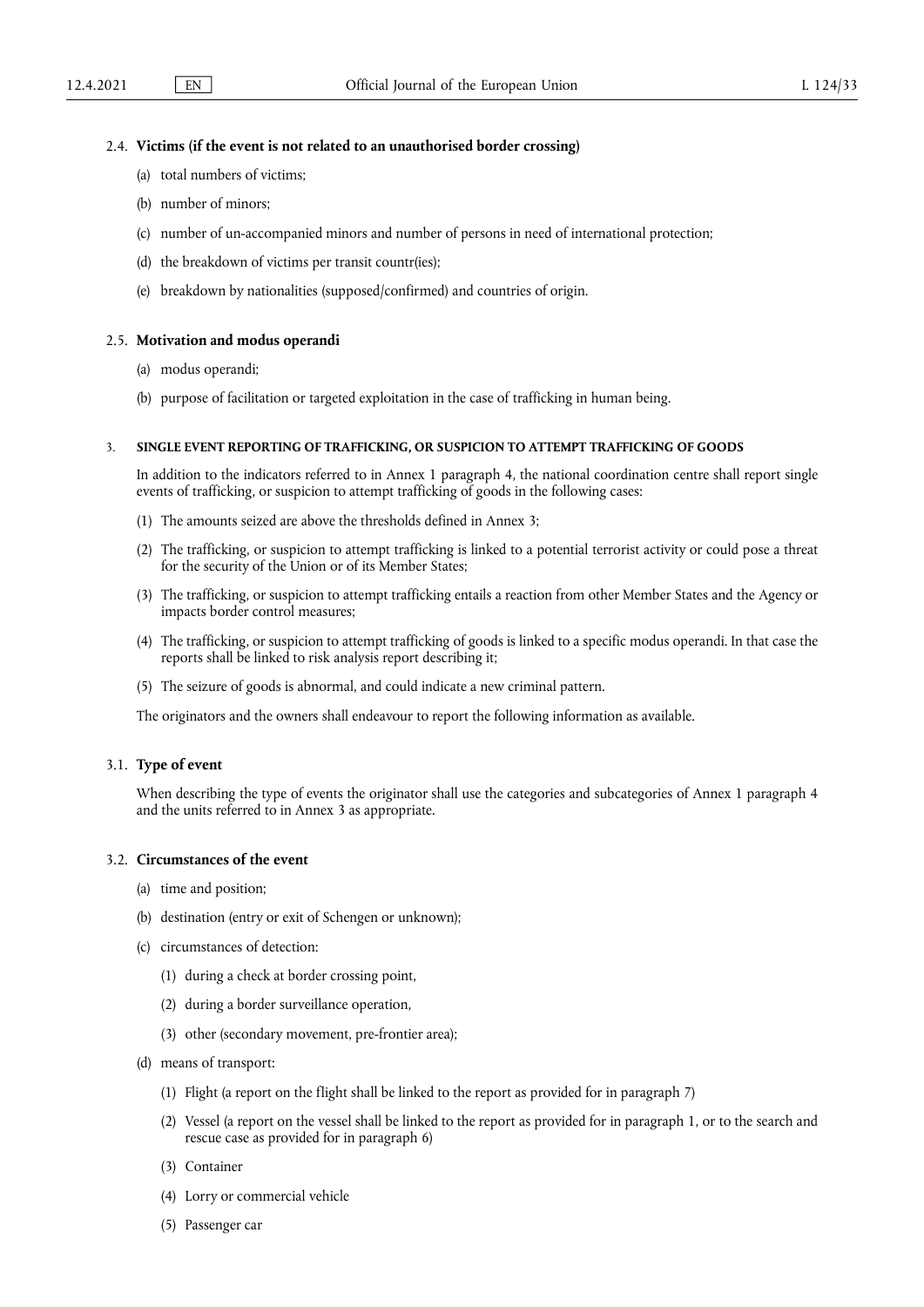- (6) Bus or coach
- (7) Train
- (8) Pedestrian
- (9) Freight or postal parcel;
- (e) modus operandi or suspected modus operandi, including:
	- (1) concealment type;
	- (2) concealment details.

## 3.3. **Type of goods**

- (a) category and subcategory in line with annex 1 paragraph 4;
- (b) amount (estimated/seized);
- (c) estimated value.

# 3.4. **Persons involved**

- (a) total numbers of persons involved;
- (b) role of the person;
- (c) number of minors;
- (d) break down by nationalities (supposed/confirmed).

# 4. **SINGLE EVENT REPORTING OF DOCUMENT FRAUD**

The national coordination centre shall report any single event related to document fraud or document criminality observed during a border control operation.

The first report on the event shall be sent no later than 24 hours after the event is detected.

The event can be linked to an event related to unauthorised border crossing, facilitation or trafficking in human beings, trafficking of goods, other forms of cross-border crime.

The originators and the owners report the following information as available.

# 4.1. **Type of document fraud**

# 4.2. **Circumstances of the event**

- (a) time and position;
- (b) destination (entry or exit of Schengen or unknown);
- (c) circumstances of detection:
	- (1) during a check at border crossing point,
	- (2) during a border surveillance operation,
	- (3) other (secondary movement, pre-frontier area);

# 4.3. **Information on the person**

- (a) claimed nationality of person;
- (b) gender;
- (c) age group.

# 4.4. **Information on the document**

- (a) document type and subtype (passport, id card, residence permit, visa, border stamp, other);
- (b) nationality of document;
- (c) document usage (presented, concealed, n.a.);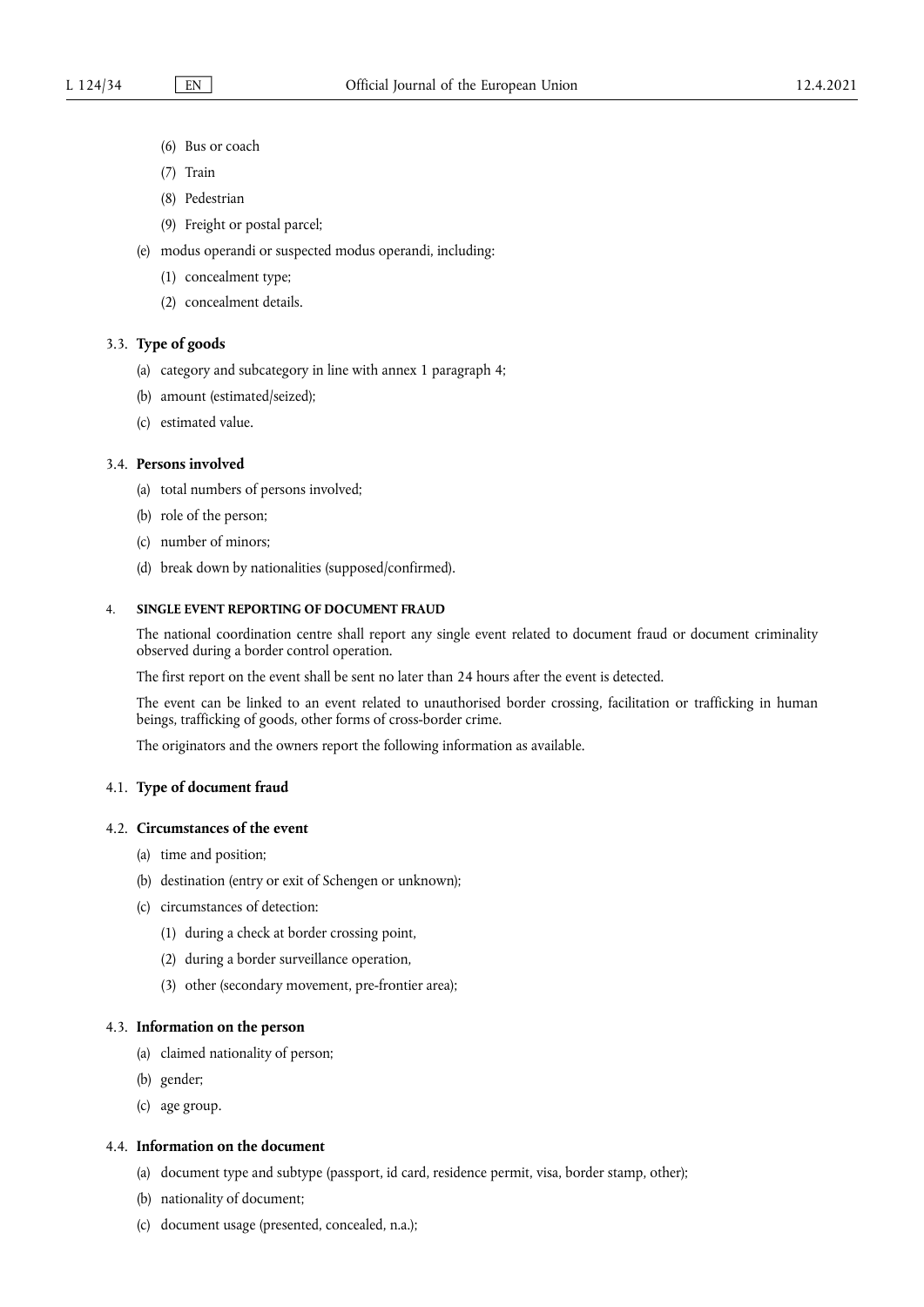- (d) border crossing point of embarkation;
- (e) border crossing point of transit;
- (f) border crossing point of destination;
- (g) chip;
- (h) border stamp.

# 5. **SINGLE EVENT REPORTING ON OTHER FORMS OF CROSS-BORDER CRIME**

In addition to the indicators referred to in Annex 1 paragraph 7 the national coordination centre shall report single events related to other crime in the following cases:

- (1) The cross-border crime, or suspicion to attempt cross-border crime or the hit in the database or large-scale IT system is linked to a potential terrorist activity or could pose a threat for the security of the Union or of its Member States;
- (2) The cross-border crime, or suspicion to attempt cross-border crime or the hit in the database or large-scale IT system entails a reaction from other Member States and the Agency or has an impact on border control measures;
- (3) The cross-border crime, or suspicion to attempt cross-border crime is linked to a specific modus operandi. In that case the reports shall be linked to risk analysis report describing it.

The originators and the owners shall endeavour to report the following information as available:

## 5.1. **Type of event**

When describing the type of events the originator shall use the categories and subcategories of Annex 1 paragraph 7.

#### 5.2. **Circumstances of the event**

- (a) time and position;
- (b) destination (entry or exit of Schengen or unknown);
- (c) circumstances of detection:
	- (1) during a check at border crossing point,
	- (2) during a border surveillance operation,
	- (3) other (secondary movement, pre-frontier area);
- (d) means of transport:
	- (1) Flight (a report on the flight shall be linked to the report as provided for in paragraph 7)
	- (2) Vessel (a report on the vessel shall be linked to the report as provided for in paragraph 1, or to the search and rescue case as provided for in paragraph 6)
	- (3) Container
	- (4) Lorry or commercial vehicle
	- (5) Passenger car
	- (6) Bus or coach
	- (7) Train
	- (8) Pedestrian
	- (9) Freight or postal parcel.

# 5.3. **Persons involved**

- (a) total numbers of persons involved;
- (b) role of the person;
- (c) number of minors;
- (d) break down by nationalities (supposed/confirmed).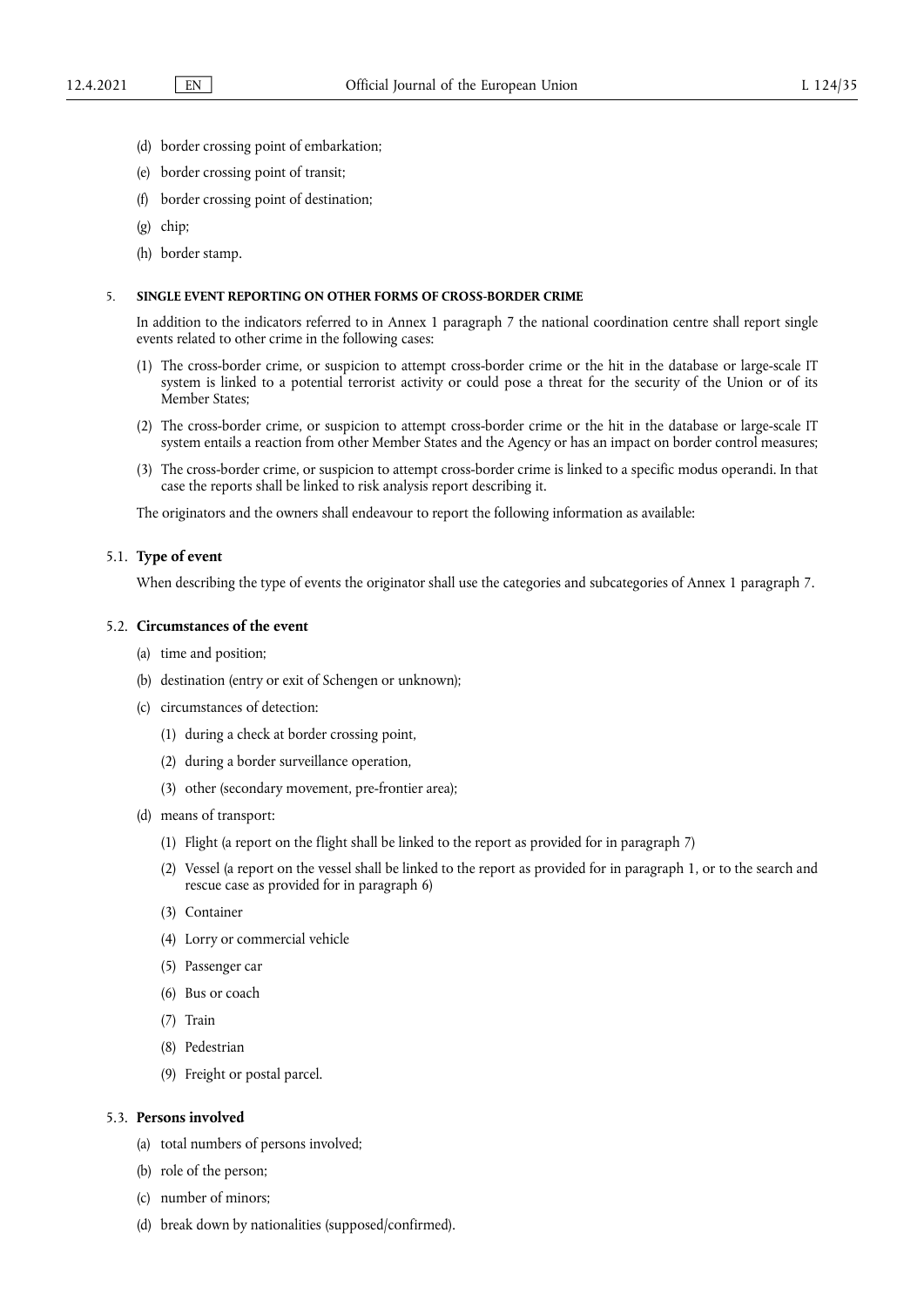## 6. **SINGLE EVENT REPORTING OF VESSELS OF INTEREST**

Information related to vessels of interest shall be reported:

- (1) if the vessel detected is on the watch list of suspected vessels, in that case the reporting shall be linked to the corresponding watch list;
- (2) if the vessel is involved in an event listed in this annex, in that case the report shall be linked to the corresponding event;
- (3) if the vessel is deemed suspect by the originator, in that case the reporting shall be linked to a risk analysis report.

The first report on the vessel shall be sent no later than 24 hours after the first detection.

The originators and the owners shall endeavour to report the following information as available:

## 6.1. **Position and status of the vessel**

Information on the position of the vessel of interest comprises:

- (a) the time of measurement, position and radius of uncertainty, heading and speed if the asset is moving;
- (b) the status of the vessel (engines off, smoke detected, anchored etc.);
- (c) the source of the measurement or detection (radar, positioning system, etc.);
- (d) the previous known positions of the vessel before the event.

The originators that can obtain information on the vessel shall seek to update its position using the information sources at their disposal as early as possible.

The information on the position of a vessel of interest at sea, once detected, shall be updated at least every hour.

#### 6.2. **Type of vessel**

Information on the type of the vessel shall help discriminate

- (a) between passenger ship, sailing boat, motor yacht, fishing vessel, container ship, bulk carriers, oil tanker, general cargo ship, high-speed craft, mobile offshore drilling unit, special purpose ship;
- (b) between the ship usage: either commercial work or leisure.

#### 6.3. **Ship identifiers**

Information on the ship identifiers comprises:

- (a) the flag;
- (b) the name of the ship;
- (c) International Maritime Organisation (IMO) number, Maritime Mobile Service Identity (MMSI) number and other visual and radio identifiers used to contact and characterize the vessels.

## 6.4. **Passengers and cargo**

Information on the passengers and cargo includes:

- (a) number of crew members;
- (b) breakdown by nationality of the crew members;
- (c) number of passengers;
- (d) breakdown by nationality of the passengers;
- (e) type and amount/weight of cargo.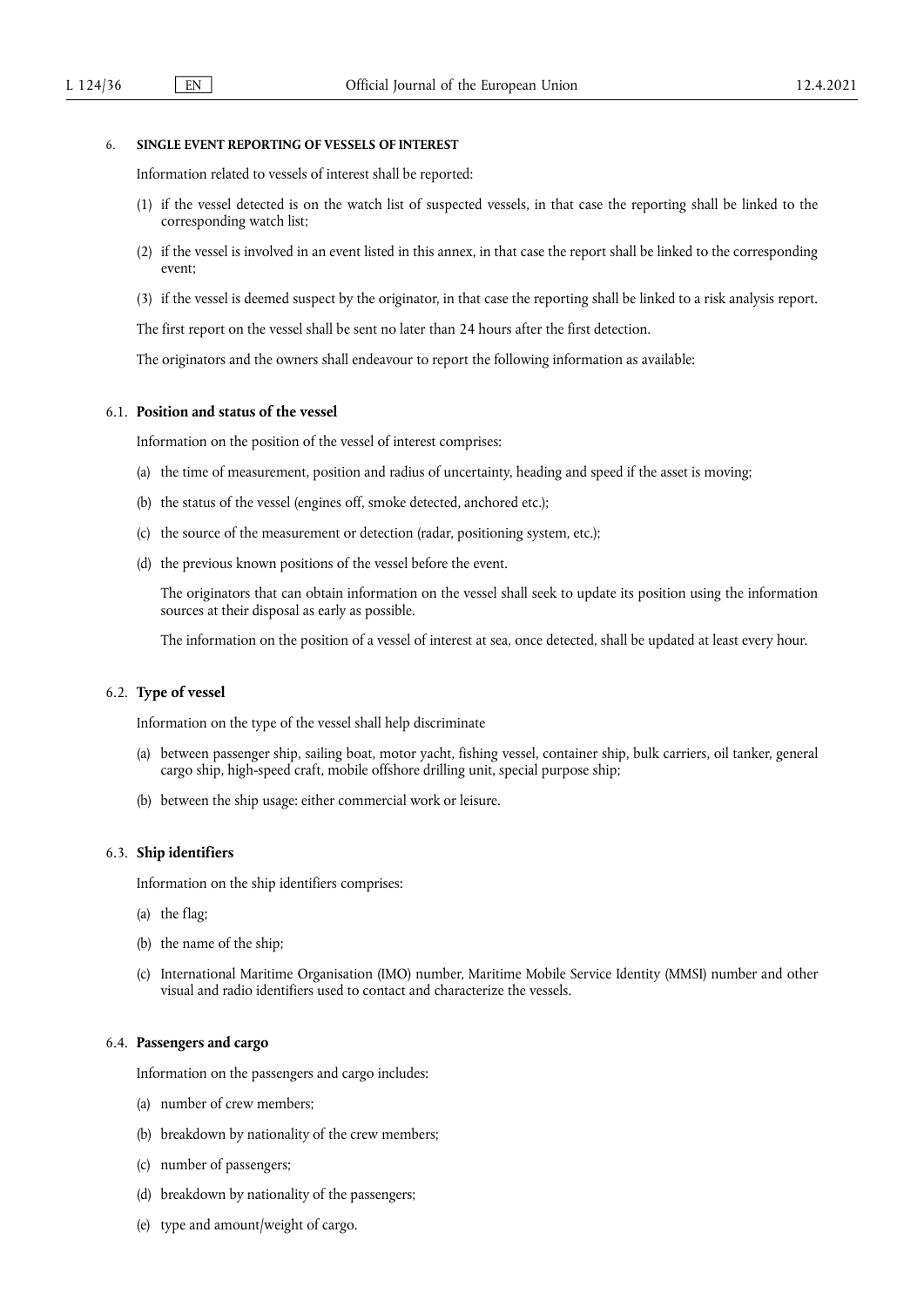# 7. **SINGLE EVENT REPORTING ON EXTERNAL FLIGHTS OF INTEREST**

Information related to external flights of interest shall be reported:

- (1) if the flight detected is on the watch list of suspicious flights, in that case the reporting shall be linked to the corresponding watch list;
- (2) if the flight is involved in an event listed in this annex, in that case the report shall be linked to the corresponding event;
- (3) if the vessel flight is deemed suspect by the originator; in that case the reporting shall be linked to a risk analysis report.

The first report on the flight shall be sent no later than 24 hours after the first detection.

The originators and the owners shall endeavour to report the following information as available.

# 7.1. **Position of the aircraft of interest**

Information on the position of the flight of interest comprises:

- (a) time of measurement;
- (b) position including altitude and volume of uncertainty;
- (c) heading and speed;
- (d) source of the measurement or detection (radar, positioning system, etc.).

The originators that can obtain information on the aircraft shall seek to update its position using the information sources at their disposal.

The information on the position of aircraft of interest in flight shall be updated in near real time.

## 7.2. **Type of the aircraft of interest**

Information on the type of the aircraft shall help distinguish between fixed or rotary wings, jet or propeller, piloted aboard or remotely, and if available could inform on the exact model.

# 7.3. **Aircraft identifiers**

Information on the aircraft identifiers comprises the different visual and radio identifiers used to contact and characterize the aircraft.

#### 7.4. **Information on the flight**

Information on the flight comprises:

- (a) the flight type (commercial private governmental etc.);
- (b) the flight identifier, including the commercial flight identifiers;
- (c) the place of departure;
- (d) the destination;
- (e) the reference to the flight plan.

#### 7.5. **Passengers and cargo**

Information on the passengers and cargo includes:

- (a) number of crew;
- (b) breakdown by nationality of the crew members;
- (c) number of passengers;
- (d) breakdown by nationality of the passengers;
- (e) type of cargo.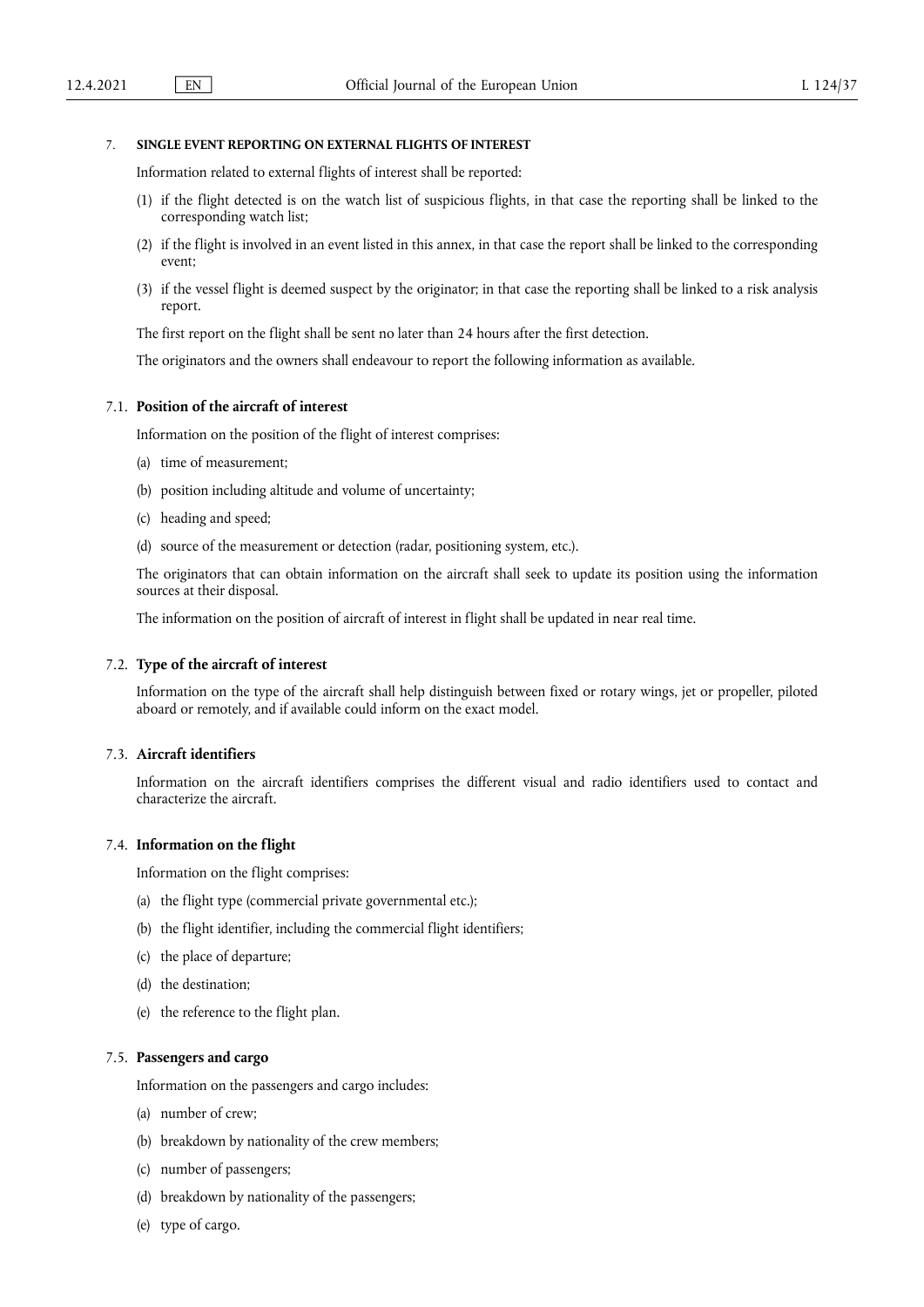# 8. **SINGLE EVENT REPORTING ON SEARCH AND RESCUE EVENTS**

The national coordination centre shall report any event related to search and rescue in line with Article 21.

The reporting related to possible search and rescue event shall cover the duration of the event from the first detection of the vessel of interest or from the alert received regarding people in distress at sea until the completion of the border crossing event and the termination of the related search and rescue case.

The originators and the owners shall endeavour to report the following information as available.

## 8.1. **Links to the reporting on the vessel in distress in line with paragraph 6**

The report may also be linked to other vessels of interest involved in the search and rescue case such as mother ships.

## 8.2. **Reporting on the status of the search and rescue case including**

- (a) the search and rescue phase (uncertainty, alert, distress, search and rescue operation ongoing, search and rescue operation concluded);
- (b) the competent Maritime Rescue Coordination Centre;
- (c) the foreseen place of safety or place of safety, when the search and rescue operation is completed.

# 8.3. **Links to the reporting of paragraph 1 and paragraph 2 as appropriate**